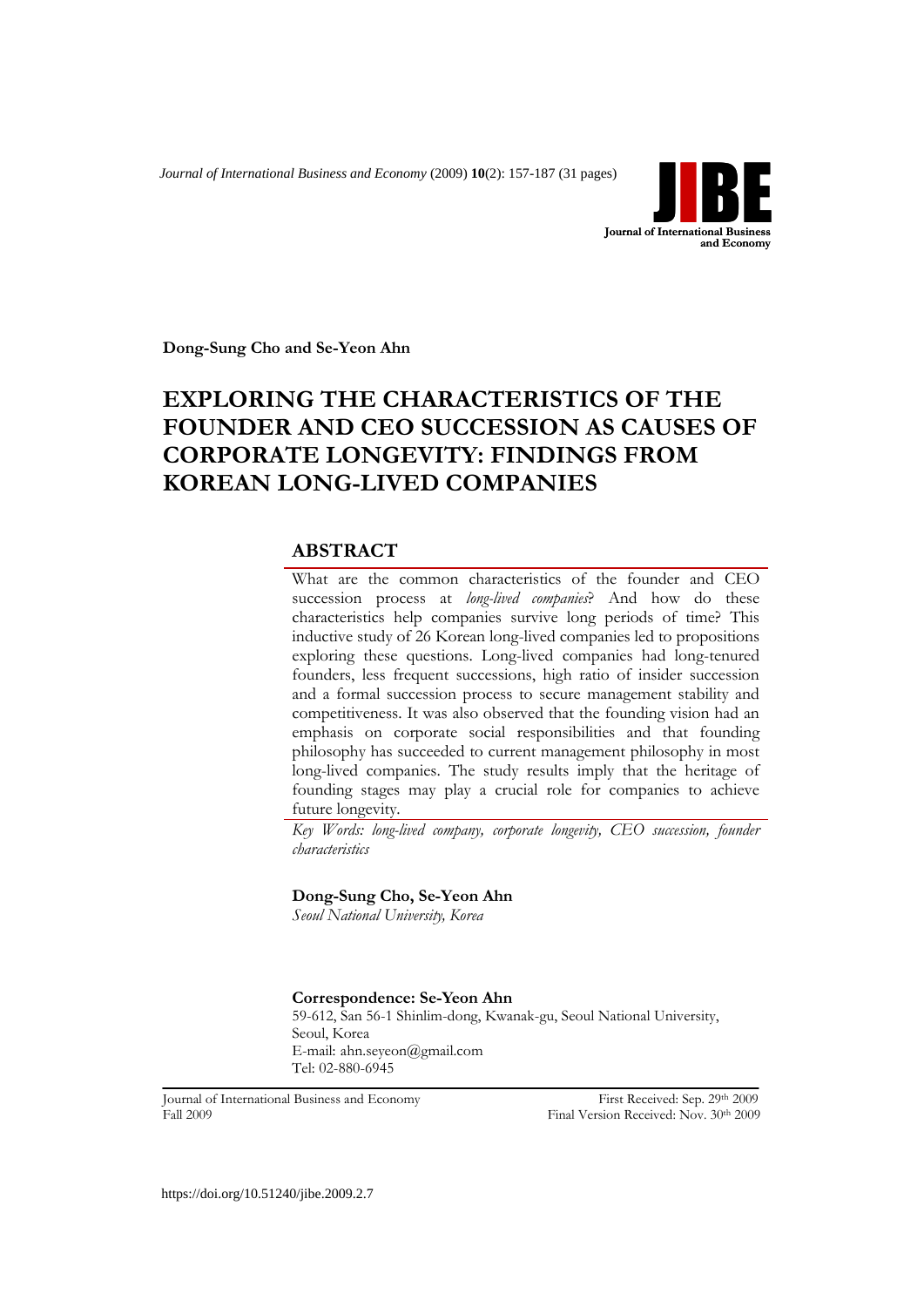## **INTRODUCTION**

Corporate longevity or long-term sustainability, which is surely an important concern of corporations, so far has received little research attention by strategy scholars. Corporate survival is important because the death of a company is not without costs. For shareholders, death of a company creates substantial financial losses and for other stakeholders (i.e., employees, suppliers, distributors), the costs include losses of their dedicated investments in the particular company as well as financial losses (Geus 1997, Bercovitz and Mitchell 2007).

Most widespread opinion among organizational theorists on organizational death is that organizations die young. Stinchcombe's (1965) term of 'liability of newness', which is regarded as an established fact (Hannan 1998), indicates that new organizations face comparatively higher death rates relative to old ones. A related hypothesis by Brüderl and Schüssler (1990) is "liability of adolescence", which assumes an early peak of mortality rates thus proposes an inverted U shaped age-mortality relationship. Then, if the "liability of newness" or "liability of adolescence" hypothesis holds, older companies should have higher survival chances and considering the history of commercial corporations there must be high ratio of companies which have existed and operated for centuries. In fact, there are evidences such as Japan"s Sumitomo which has its origins in a copper-casting shop founded by Riemon Soga in 1590 and Swedish company Stora, currently a major paper, pulp, and chemical manufacturer, began as a copper mine in central Sweden more than 700 years ago. These examples suggest that the natural life span of a company could be two or three centuries-or more (Geus 1997). However, if we look at general statistics of corporate life span, it seems that relatively few companies survive for very long periods of time. For instance, of the top 100 U.S.-based industrial companies listed in *Fortune* magazine in 1965, only 19 remained in the top 100 in 2005, 15 fell out of the top 100, and 66 were acquired or disbanded (Burgelman and Grove 2007), meaning that only 34% of the top companies survived during the 40 years of time. Based on the analysis of the data collected from North America, Europe and Japan, Geus (1997) calculated that average corporate life expectancy is well below 20 years which he argued is much shorter than its potential life span. Another critical argument on organizational death is that the probability that an organization fails depends on its size and old and small institutions are more likely to fail (Barron, West, and Hannan 1994). However, according to a report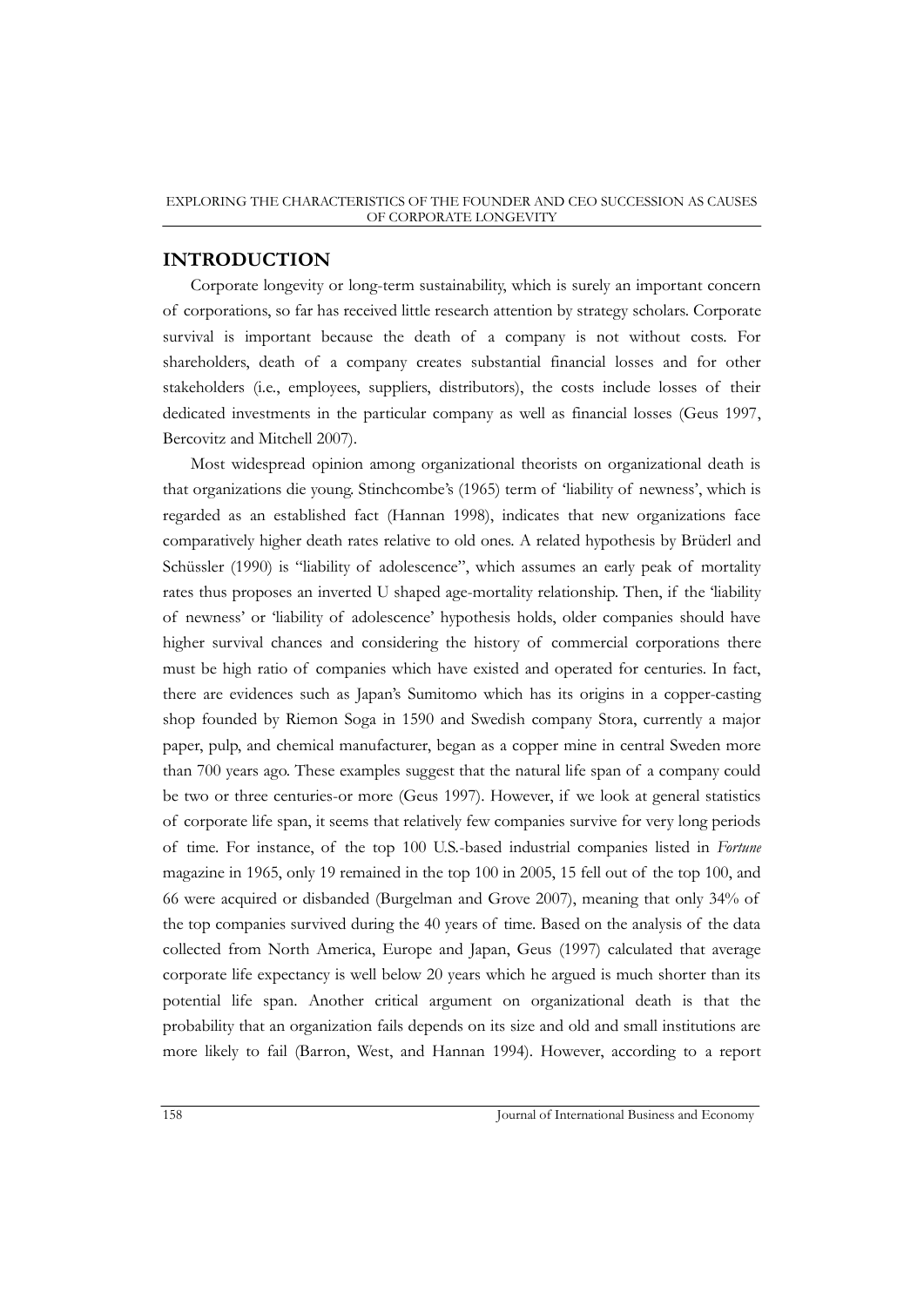published by the Bank of Korea (Chung, 2008), 89.4% of Japanese long-lived companies which are older than 100 years are small sized companies with less than 300 employees.

Even if we admit the tendency of decreasing mortality rates of older corporations compared to newer ones (Stinchcombe 1965, Brüderl and Schüssler 1990) and higher survival changes of bigger corporations (Barron et al. 1994), we feel that these hypotheses do not fully cover long enough time periods (i.e., decades or centuries) to explain corporate longevity. Thus, in this study, we argue a need of a separate theoretical perspective to explain corporate long-term survival and try to identify some common factors at long-lived companies which may be the causes of their long term sustainability.

Our specific focus for this research is to find out a possible association of the founder and CEO succession process as explanatory factors for corporate longevity. A commonly cited statistic suggests that worldwide the percentage of family firms passing to the second generation is 30% and this percentage drops to 15% from the second generation to the third and only 3% of family firms go beyond the third generation (Kets de Vries 1993). Indeed, the family firm research tends to focus on succession as a central cause of the high mortality of family firms (Handler 1990, Le Breton-Miller, Miller, and Steier 2004). CEO succession is perhaps one of the most crucial events in the life of any firm because of the substantive and symbolic importance of the CEO position (Finkelstein and Hambrick 1996, Kesner and Sebora 1994). In this regard, there is a good reason to examine top manager succession processes at long-lived companies to figure out how companies survived beyond generations and achieved their longevity. Unlike other previous survival studies which consider corporate death as a discrete event (Barnett 1990, Carroll and Swaminathan 1992), this study considers failure of corporate long-term survival as a process of decline (Hambrick and D"Aveni 1988, Daily and Dalton 1994), and aims to understand some authentic founder and CEO succession processes at longlived companies.

This study is organized around the following two research questions: (1) what are the common characteristics of founder and CEO succession processes at long-lived companies? And (2) how did these characteristics help companies survive for long periods of time? To find answers to these questions, we sampled 26 longest-lived companies from 13 industries listed in Korean Stock Exchange and investigated the common characteristics of founder and CEO succession process of those companies. As only a few qualitative studies so far dealt with the issue of corporate longevity (e.g., Geus 1997,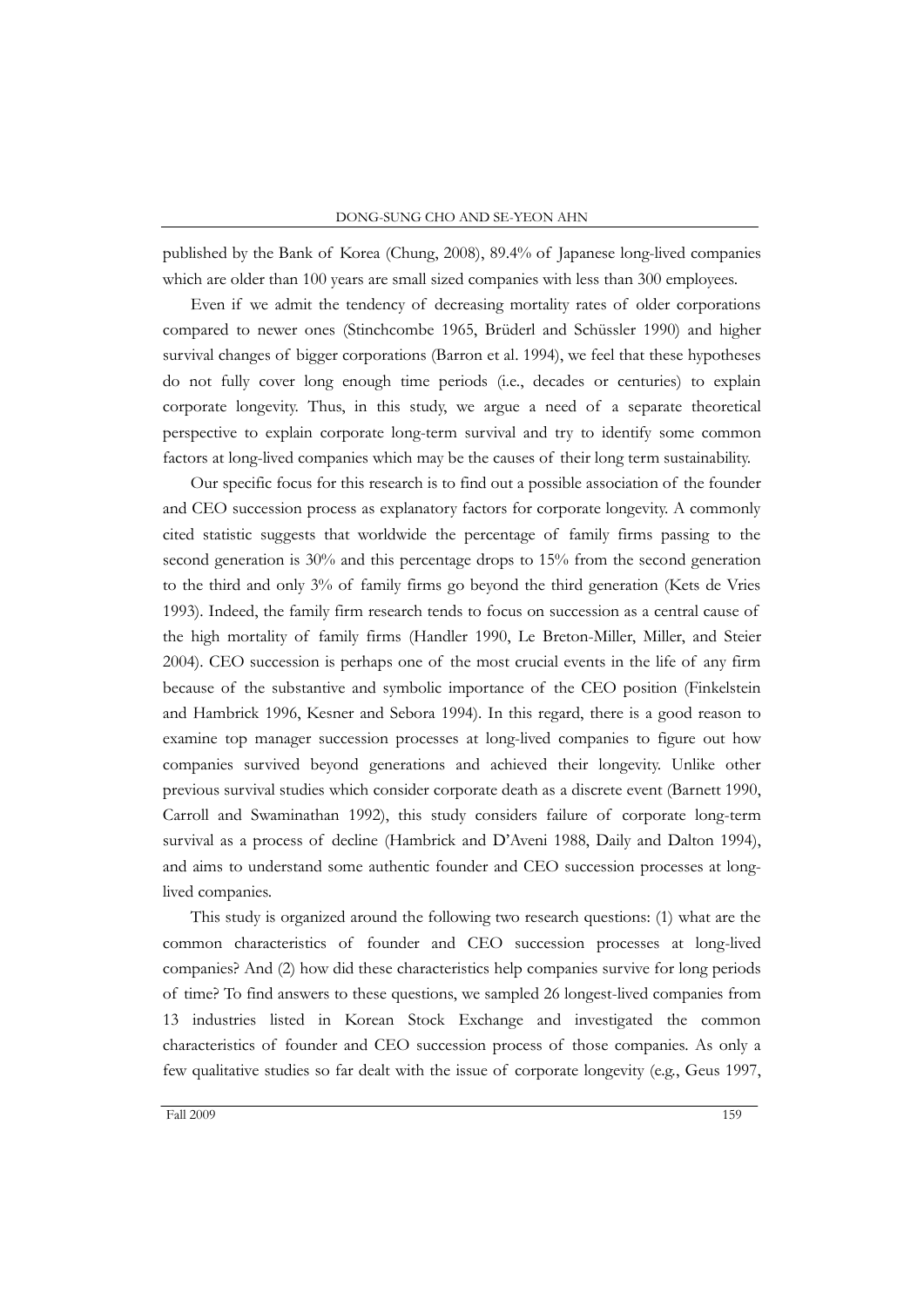O"hara 2000), it is not relevant to apply an integrated theory on corporate longevity for this study. Therefore, we take an explorative approach and conduct an inductive research by analyzing multiple company cases.

The results reported here are a set of propositions. The evidence indicates that longlived companies had long-tenured founders, less frequent successions, high ratio of insider successions and a formal succession process to secure firm stability and competitiveness. It was also observed that the founding vision had heavy emphasis on corporate social responsibilities and that founding philosophy has succeeded to current management philosophy in most sustainable long-lived companies.

## **BACKGROUND**

## **Corporate longevity and a long-lived company**

The word longevity generally connotes "long life", especially when it concerns someone or something lasting longer than expected. <sup>1</sup> Following this, we can define corporate longevity as the state for a company continues to exist longer than the average life expectancy. However, unlike human longevity, corporate longevity is complicated in that the actual calculation of average life span of companies is not easy. It is difficult firstly because a death of a company is complicated to define. Unlike human beings, companies can survive partially, die temporarily by legal agreements (e.g., mergers, spinoffs, workout, etc.) and even are able to live eternally. Secondly, the life expectancy of companies varies so widely depending on how one defines "company". The existence of a company can mean the continuity of company name, brand or family ownership, etc.

Then, how long is long enough to be "a long-lived company"? The oldest company in the world is known to be a Japanese construction company, Kongo Gumi, which was founded in 578 and thus existed for 1431 years. <sup>2</sup> There are also several other companies which are reported to have existed over 1000 years<sup>3</sup> such as Houshi Ryokan (Japan, Innkeeping, founded in 717), Stiftskeller St. Peter (Austria, restaurant, founded in 803), Chateau de Goulaine (France, vineyard, founded in 1000) and Fonderia Pontificia

<sup>1</sup> Collins English Dictionary 6th Edition, 2003, HarperCollins Publishers

<sup>2</sup> Kongo Gumi went bankrupt in 2006 and was acquired by Takamatsu group, thus depending on the definition of corporate death it may be excluded from a long-lived company.

<sup>&</sup>lt;sup>3</sup> The list of the oldest companies provided by Wikipedia includes companies whose name has remained, either whole or in part, since inception. If the original name has since changed due to acquisitions or renaming, this must be verifiable on their website.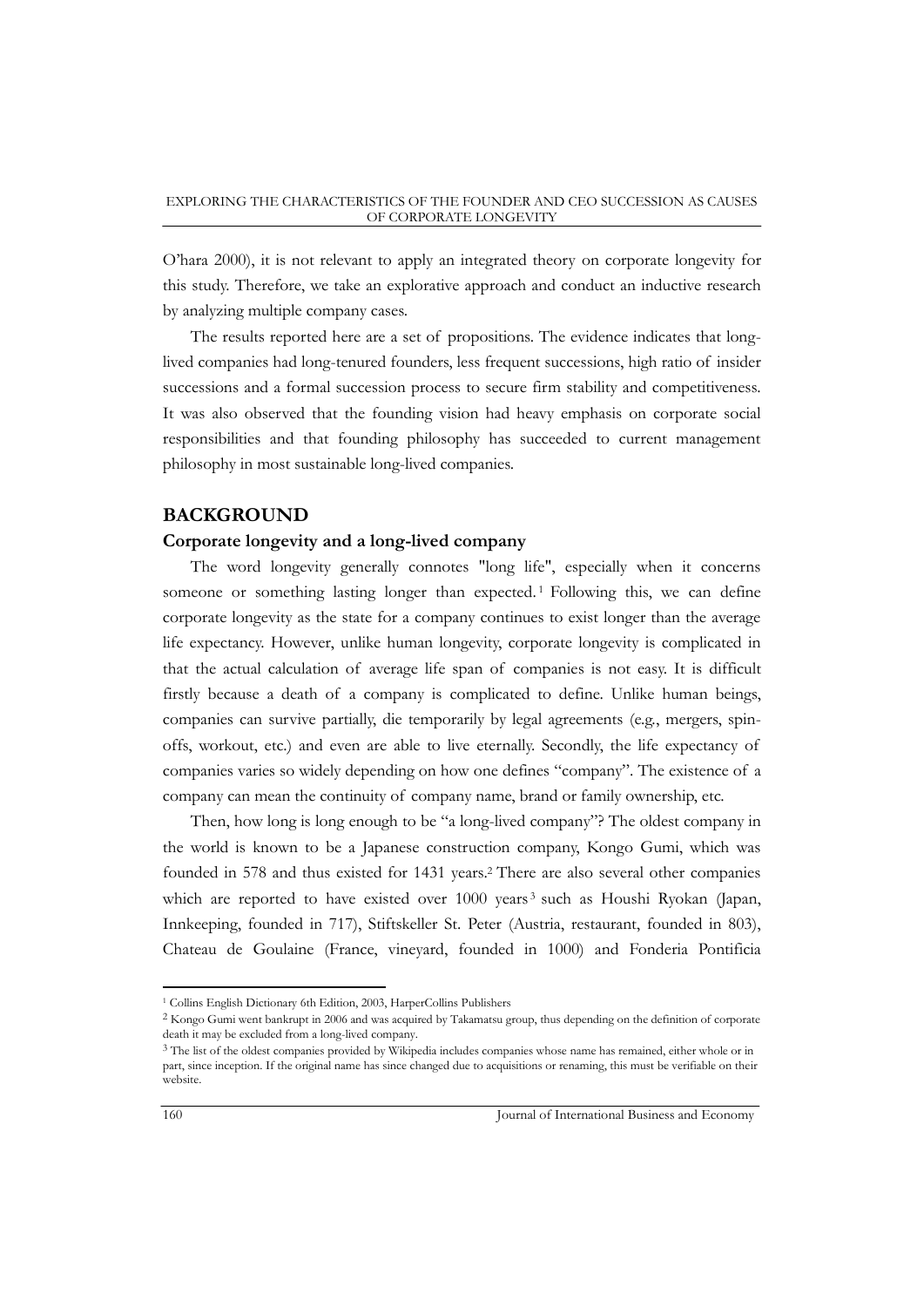Marinelli (Italy, bell foundry, founded in 1000). According to a report by the Bank of Korea in 2008, there are 5,568 companies which are older than 200 years worldwide<sup>4</sup> . Among globally well known non family firms, P&G (founded in 1837), Philip Morris (founded in 1847), American Express (founded in 1850), Johnson & Johnson (founded in 1886), General Electric (founded in 1892), Merck (founded in 1891), Nordstrom (founded in 1901), 3M (founded in 1902) are the ones which had kept competitiveness in their industry over 100 years in global markets.

In Korean case, if we base on the year of founding of companies at KISVALUE data, there are four companies which have existed longer than 100 years. Following DooSan (a holding company, founded in 1896), Dongwha Medical Co. (a pharmaceutical company, founded in 1897), ShinHan Financial Holdings (founded in 1897) and WooRi Financial Holdings (founded in 1899) are included in the centennial company list in Korea. If we consider the continuity of the company identity or product, the oldest may be Dongwha Medical Co. which has the 112 year old product "Hwal-Myung-Su", which is considered to be the longest existing product in Korea. A possible cause for relatively small number of old Korean companies might be explained by a considerably short industrialization history of Korean economy. In fact, since its foundation of Greater Korean Empire in 1897, which succeeded Chosun Dynasty and was a start of modernization, Korea went through Japanese colony era between 1910 and 1945 and had suffered from the Korean War in the early 1950s. Thus, the genuine history of modern corporations in Korea could only begin in the late 1950s. As of 2007, the average age of companies listed in Korean Stock Exchange is 34.7 years and the company registrations data at Korea Exchange indicates that the number of Korean companies that have existed over 50 years is approximately 100. Considering all above mentioned data, we may conclude that companies that have existed over 100 years can claim to be long-lived companies worldwide and that Korean companies which have existed over 50 years may be included in the long-lived Korean companies.

#### **Corporate long-term sustainability**

In this study, what we aim to investigate is the common characteristics which make companies survive long periods of time. Thus, we define corporate longevity as a property

<sup>4</sup> In fact, 57% of them are Japanese companies and according to *Japanese Economist Journal* (2006), 89.4% of Japanese longlived companies older than 100 years are small sized companies with less than 300 employees.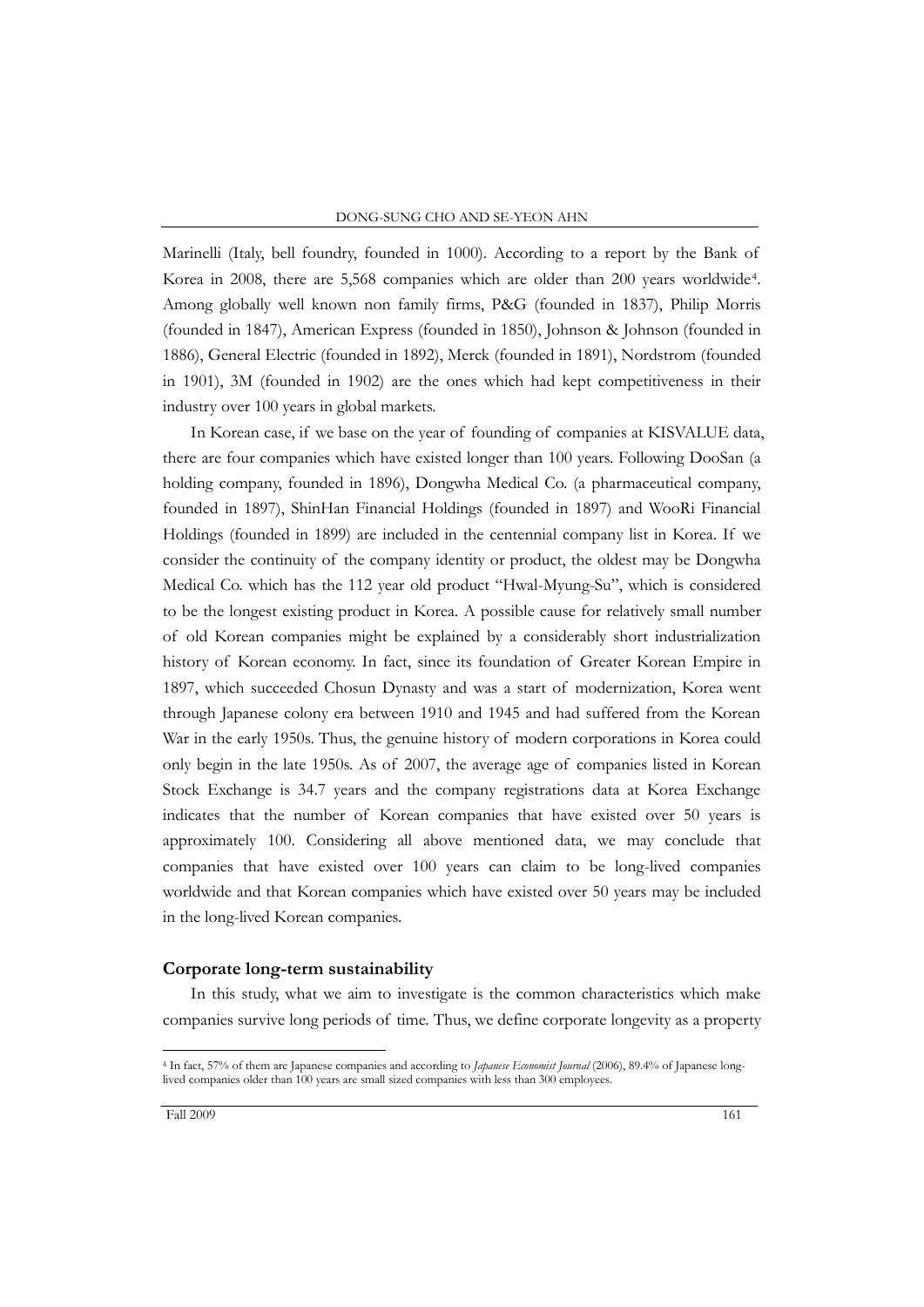for a company to survive for long periods of time. In this regard, corporate longevity is better explained with the term "corporate long-term sustainability".

Samples for the study of corporate long-term sustainability need to be carefully chosen as long lived companies at current state include both the companies which will eventually fail in later time and the companies which will survive for longer periods of time. Thus, we set two conditions for all companies to be included in our sampled longlived companies. First, the "long periods" is set to be longer than the average lifespan which was 34.7 years. Second, to consider the future sustainability, we set the profitability condition as another threshold. The relationship between profits and survival is fundamental to traditional economics although profitability does not guarantee a company"s long-term survival. While organizational theorists tend to adopt a more tempered view of the selection environment, arguing that non-economic ties and other factors may buffer unprofitable firms, they generally concur that lack of profits is a fundamental driver of organizational mortality (Levinthal 1991, Caroll and Harrison 1994). Beracovitz and Mitchell (2007) find that baseline profitability of a firm helps a firm survive for longer term periods. Thus, in this study, we only included financially healthy companies to our sample and operationally define "a long lived company" as "a company which have existed longer than 35 years and have been profitable during the recent 25 years". To distinguish this new category of companies, we termed a new construct, "a Sustainable Long-lived Company (an SLC hereafter).

## **CEO succession and corporate longevity**

Corporate longevity has been studied most among scholars who study family firms<sup>5</sup> (e.g., O"Hara 2000) as the significant portion of long-lived companies are family firms. A commonly cited statistic suggests that worldwide the percentage of family firms passing to the second generation is 30% and this percentage drops to 15% from the second generation to the third and only 3% of family firms go beyond the third generation (Kets de Vries 1993). Success is directly linked to the continuity of the business and effective succession planning is frequently listed as an important determinant of longevity (Lank 2001, Chua, Chrisman, and Sharma 1999). Succession is recognized as ubiquitous and important for organizational performance and even survival. The family firm research

<sup>5</sup> A family firm includes both public and private company as long as the family has control over its management.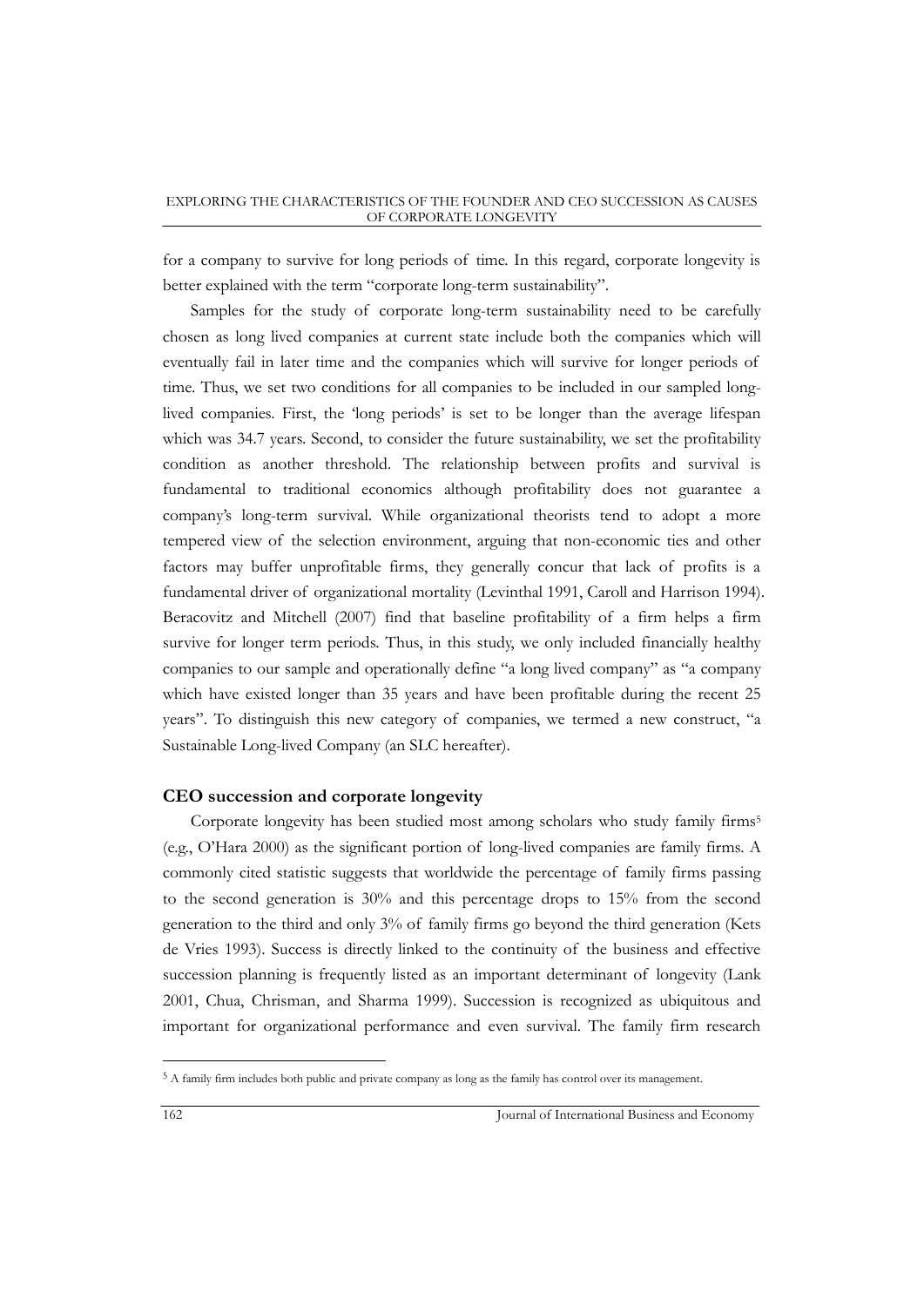tends to focus on succession as a central cause of the high mortality of family firms (e.g., Handler 1990). In fact, CEO succession is one of the most crucial events in the life of any firm because of the substantive and symbolic importance of the CEO position (Finkelstein and Hambrick 1996, Kesner and Sebora 1994).

An extensive review of most succession research (Kesner and Sebora 1994) divides main issues on succession into 3 categories: research on succession antecedents (e.g., poor performance, environmental shifts, BOD, etc), succession process itself (succession frequency, successor origin and several contingencies) and succession consequences (post succession performance and strategic change). The most studied antecedents and consequences of succession are firm performance and so far there have been inconsistent results about what happen before and after succession (Kesner and Sebora 1994). It may be that because those studies have investigated only very short intervals of executive lifesuccession periods (Sonnenfeld 1986) although CEO's influence on firm performance is natively longer-term. At cross sectional data, for concurrent relationships between leader traits, organizational characteristics, and performance, often it is hard to distinguish between cause and effect (Hambrick and Mason 1984, Miller and Toulouse 1986). To overcome these drawbacks, we utilize longitudinal data in this study. In order to best understand how corporations develop over time we should study their historical evolution by employing methods of longitudinal analysis (Miller and Freisen 1982). We examine the characteristics of the founder and CEO successions throughout the history of the companies and explore some distinctive characteristics. In this way, we may be able to verify the causes that have helped firms to survive for long periods of time.

Our interests lie in the common characteristics of founder and succession process of long-lived companies as well as how these characteristics lead companies to achieve longterm sustainability. Considering most long-lived companies" distinctive tradition and their strong attachment to their founder, we expect some common characteristics at founding stages which might be the source of longevity ("*longevity DNA*") of those companies. We may infer that this longevity DNA might be one of the key causes for corporate longterm sustainability. We also want to understand how companies keep this *longevity DNA* and maintain their sustainability through succession management once the *longevity DNA* gets established in a company. The large scale of succession literature does not provide much basis for formulating specific hypotheses on the association between succession and corporate longevity. However, it does serve as an important guide for selecting major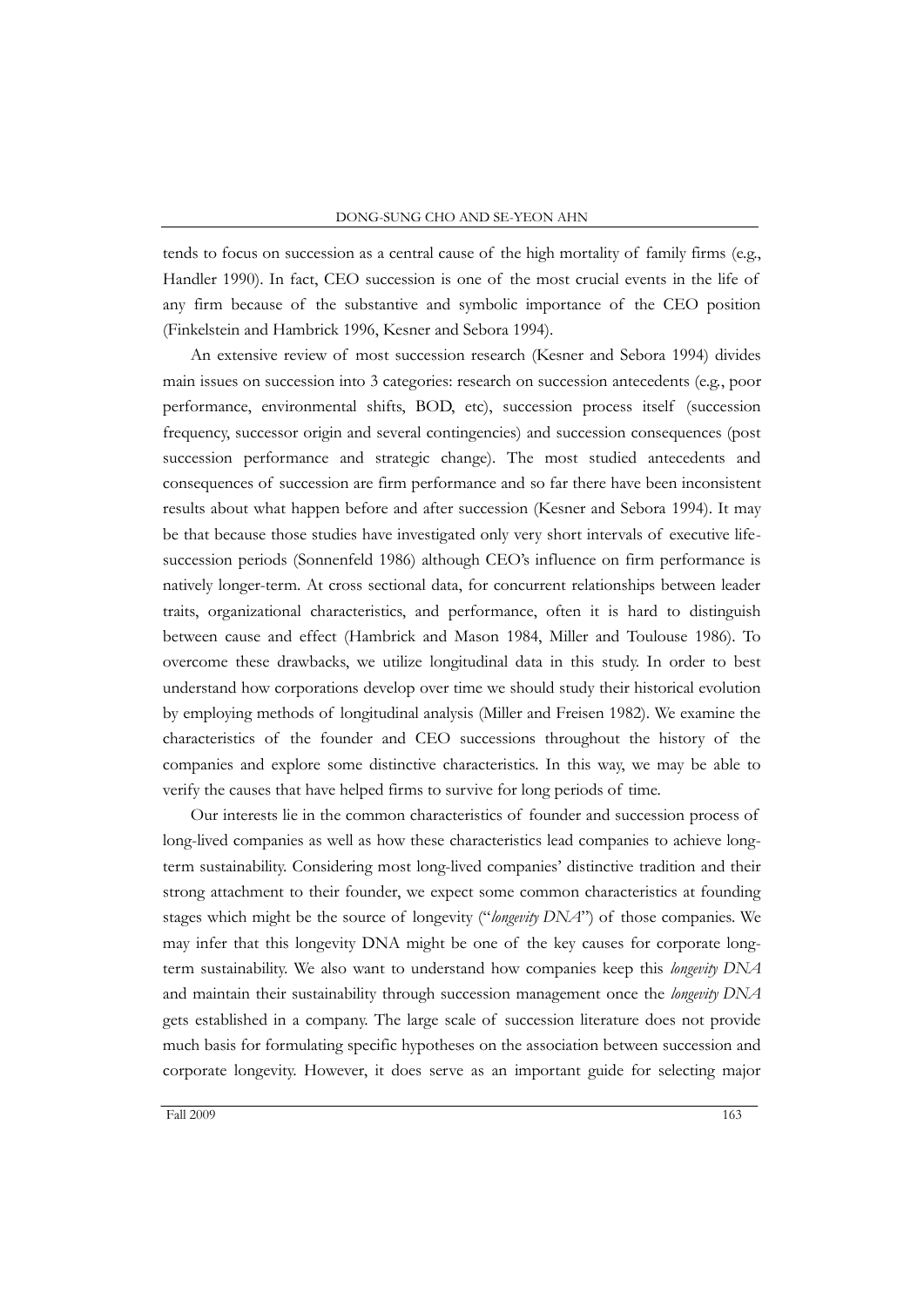constructs to examine in this study. Most researched characteristics of succession processes are succession frequency and successor origin (Kesner and Sebora 1994, Haveman and Khaire 2004). Also, as previous scholars have identified the critical importance and different nature of founder succession on organizational effectiveness (e.g., Wasserman 2003), we have separated the founder succession from all other consecutive CEO successions.

Unlike most previous views that posit organizational survival depends on environment selection as firms are inertial and thus firm abilities to adapt to environmental changes are limited (Hannan and Freeman 1984, Hannan 1998), we adopt strategic adaptations view (Child 1974, Pfeffer and Salansick 1978, Levitt and Match 1988), which emphasizes the role of managers in monitoring and changing corporate strategies to fit the environmental changes. To our knowledge, this study is one of the first that examines how variables related to CEO succession interact with corporate longevity.

## **METHOD**

### **Multiple case analysis**

To understand the founder and CEO succession characteristics of long-lived companies, we used Multiple Case Comparative Analysis.

Unlike previous studies on corporate failure which used matched-pair samples of survival firms and failed (bankrupt) firms (Romanelli 1989, Hambrick and D"Aveni 1988), the population of this study includes only long-lived companies. It is a common understanding that an examination of failed companies does not reveal the secrets to be successful companies. As Tolstoy writes in Anna Karenina, "All happy families resemble one another but each unhappy family is unhappy in its own way" (Geus 1997). Likewise, examination of the causes of corporate death may not provide the secrets on how long lived companies managed to survive for long periods of time. Especially, considering the relatively low mortality rates of established companies, examining the causes of death of long-lived companies may end up finding some scattered explanations for exceptional failures. In this study, what we want to understand is the common characteristics of long lived companies that lead companies to survive in the past and that may help companies survive in the future. Thus, we explore the common characteristics of sustainable long lived companies and try to understand how the characteristics may lead corporate longevity. We apply replication logic and cross-case search for patterns (Eisenhardt 1989)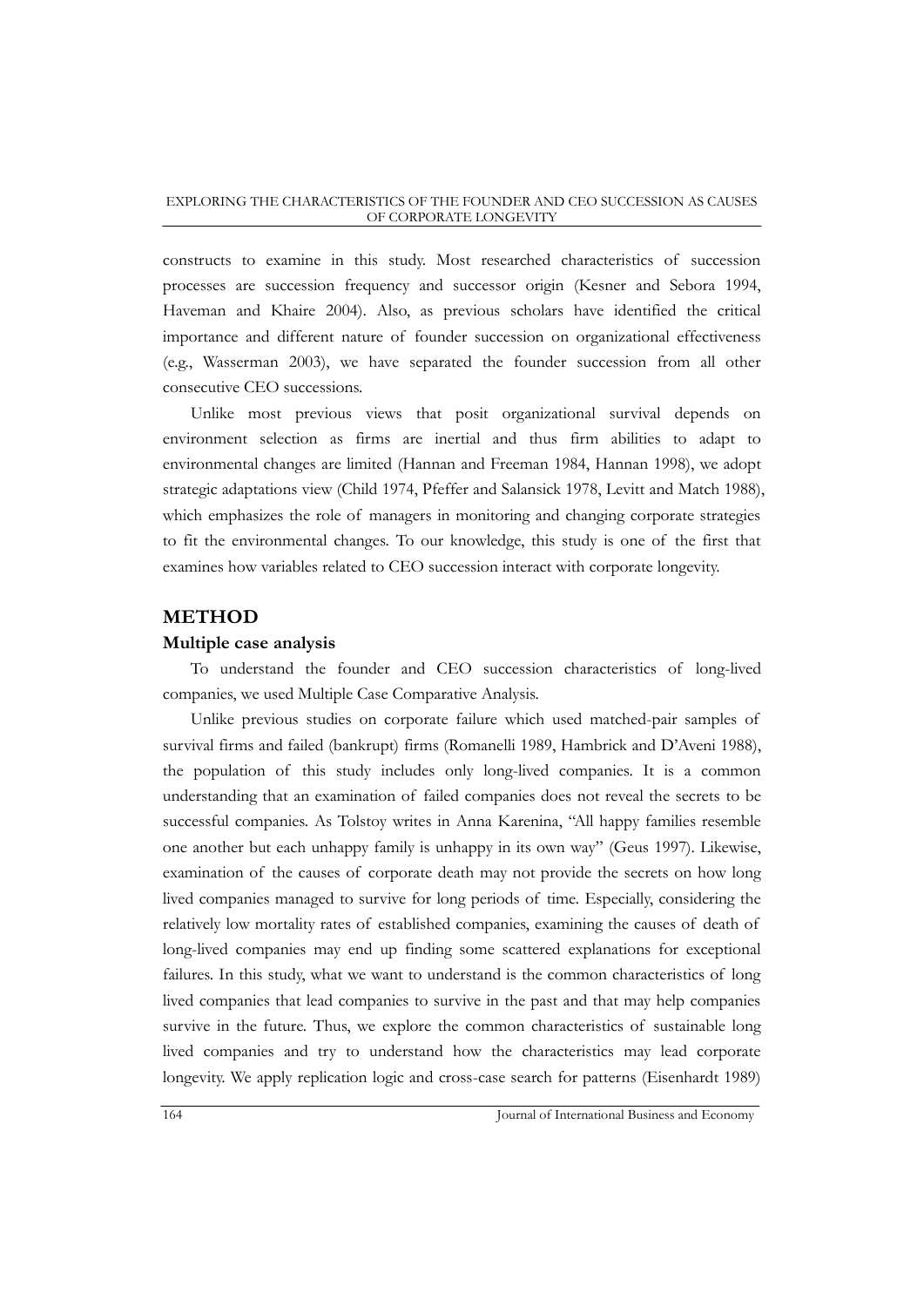meaning that each company case serves to confirm or disconfirm the inferences drawn from the others (Yin 1984, Eisenhardt 1989). As there has been little study on the characteristics of long lived companies up to date, this way of explorative approach seems to be appropriate.

## **Sample**

The population of our study is selected from Korean Stock Exchange (KSE hereafter) listed companies. KSE listing requires certain criteria such as company size and profitability (market value of minimum 100 billion Korean Won <sup>6</sup> , annual sales of minimum 30 billion Korean Won, Return on Equity of 5%, etc.), thus the KSE listed companies are mostly large and well established companies in their industries. This well serves our purpose because we are mainly interested in studying the causes of long-term sustainability of established companies that have overcome their initial mortality risk.

The sampling has been done as follows. We first identify SLCs from the KSE listed companies. First, we calculated the average lifespan of KSE listed companies. Based on the founding year at KISVALUE (http://www.kisvalue.com)<sup>7</sup> data, the average age of all 674 companies are 34.7 years. Thus we included companies which lived longer than 35 years to our sample. Then we apply the profitability criterion as "positive net profits during their existence".<sup>8</sup> To get the positive net profits we calculated the NPV of accumulated net profits of each company during the period of 1980-2005 at a discount rate of 4.5% which is the average price index increase during 1980-2005 (Korea National Statistics office Data). The net profit data was collected from KISVALUE. Total 466 of KSE listed companies (75%) had positive NPV of accumulated profits. By applying these two thresholds, we identified 178 long-lived companies that are expected to possess future sustainability (Table 1).

<sup>6</sup> With the current exchange rate of 1250 KRW/USD, it is approximately 80 million USD

<sup>7</sup> KISVALUE data service is provided by Korea Information Service (KIS), the leading credit bank in Korea.

<sup>8</sup> 1. As it was impossible to collect profitability data of all companies from the founding, we used the data from 1980. In Beracovitz & Mitchell (2007)'s study to test the relationship between baseline profitability of a firm and the firm's long-term survival, the duration of the longitudinal data they used was 12 years. And according to Hambrick & D"Aveni (1988), the failure of large firms is portrayed as a "downward spiral" and large firms have a very substantial period of warning (at least 10 years), and hence of potential turnarounds before they fail. Thus, we may expect the companies which have been profitable during last 25 years will survive at least another 10 to 15 years in the future. In this regard, the SLCs identified in our study may claim to have 45-50 years of life expectancy at the least.

<sup>2.</sup> We also calculated the percentage of profitable years of the companies with positive net profit. Including 78 companies which have no single year of deficit in operating income, all companies have been profitable over 80% of the period. This showed the SLCs in our study have high performance stability which may help them achieve high corporate sustainability.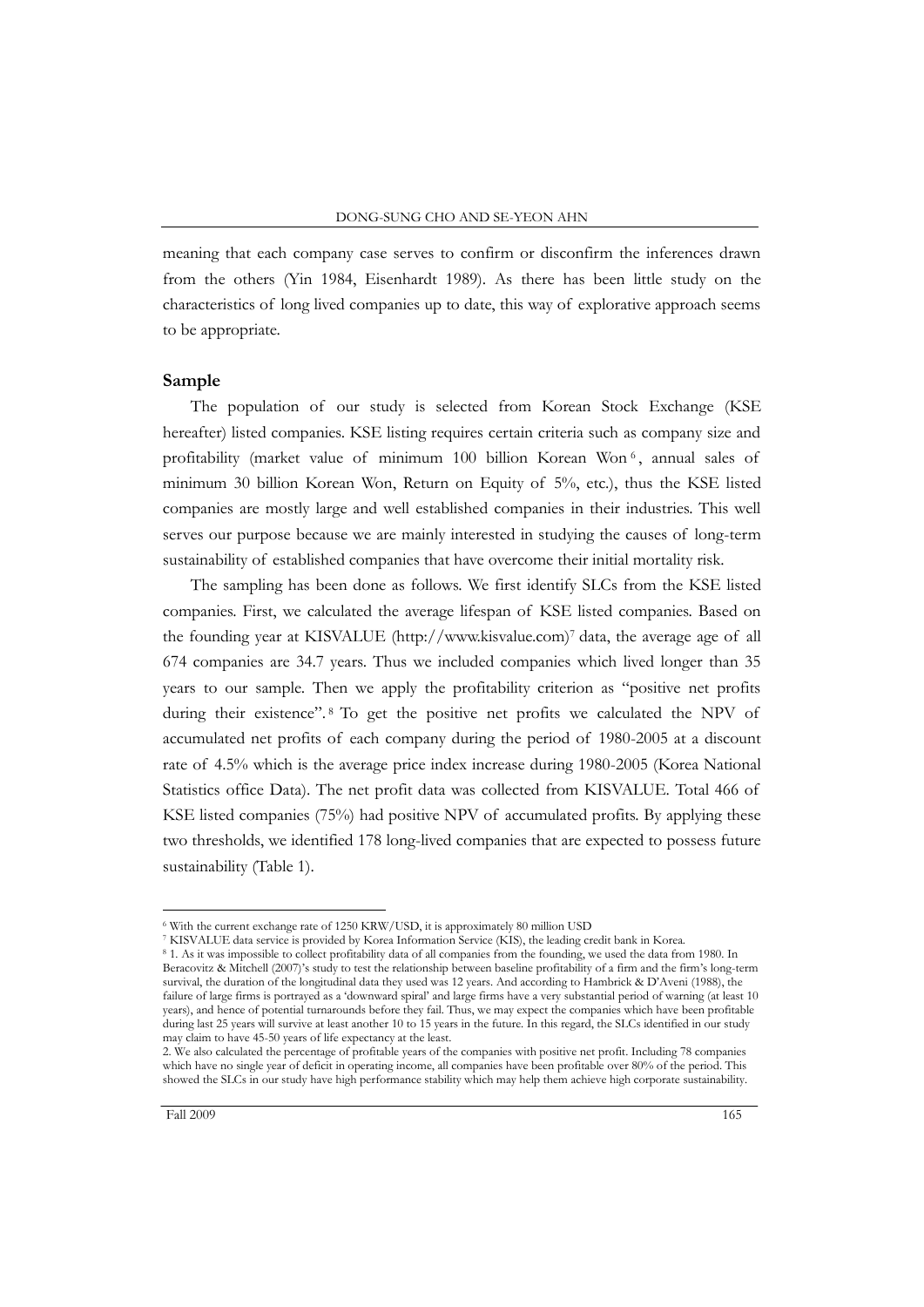| Table 1: The sustainable living companies |                    |                     |                |                                        |               |             |  |  |  |
|-------------------------------------------|--------------------|---------------------|----------------|----------------------------------------|---------------|-------------|--|--|--|
| Industry<br>Sementation                   | Number<br>of firms | Average<br>firm age | 35 years<br>+  | $35$ years $+$<br>& positive<br>income | Large<br>Corp | <b>SMEs</b> |  |  |  |
| Food & Beverage                           | 36                 | 41.4                | 27             | 19                                     | 18            | 1           |  |  |  |
| Textile & Apparel                         | 35                 | 37.4                | 17             | 10                                     |               | 3           |  |  |  |
| Paper & Wood                              | 25                 | 37.2                | 12             | 5                                      | 3             | 2           |  |  |  |
| Chemistry                                 | 88                 | 34.3                | 49             | 31                                     | 19            | 12          |  |  |  |
| Medical Goods                             | 35                 | 43.4                | 25             | 20                                     | 16            | 4           |  |  |  |
| Mon-metallic Goods                        | 24                 | 40.0                | 17             | 11                                     | 9             | 2           |  |  |  |
| Steel & Metal                             | 41                 | 36.3                | 23             | 20                                     | 13            |             |  |  |  |
| Machinery                                 | 43                 | 28.5                | 12             | 7                                      | 4             | 3           |  |  |  |
| Electronics                               | 69                 | 31.4                | 21             | 11                                     | 9             | 2           |  |  |  |
| Medical Engineering                       | 45                 | 32.9                | 16             |                                        | 4             | 3           |  |  |  |
| Transportation equipment                  | 49                 | 34.0                | 26             | 14                                     | 12            | 2           |  |  |  |
| Distribution                              | 51                 | 40.1                | 22             | 13                                     | 11            | 2           |  |  |  |
| Electricity & Gas                         | 23                 | 40.2                | 12             |                                        | 5             | 2           |  |  |  |
| Construction                              | 11                 | 29.0                | 2              | 2                                      | 0             | 0           |  |  |  |
| Transportation & Warehouse                | 6                  | 29.4                | 2              |                                        | 0             | 0           |  |  |  |
| Telecommunication                         | 4                  | 19.8                | $\overline{0}$ | $\Omega$                               | 0             | $\theta$    |  |  |  |
| Financial services                        | 53                 | 37.7                | $\theta$       | $\Omega$                               | $\Omega$      | 0           |  |  |  |
| Services                                  | 36                 | 21.0                | 0              | $\Omega$                               | 0             | $\theta$    |  |  |  |
| Total                                     | 674                | 34.7                | 283            | 178                                    | 130           | 45          |  |  |  |

Considering the differences of all industry life cycles and various other possible propensities due to industry characteristics, we included companies from all 13 industry segments: Food & Beverage, Textile & Apparel, Paper & Pulp, Chemistry, Medical goods, Nonmetallic Minerals, Steel & Metal, Machinery, Electronics, Transportation equipment, Construction, and Transportation & Warehouse. Among all 18 industry segments in KSE we excluded the five segments (Medical equipment, Electricity & Gas, Telecommunications, Financial Services and General Services) that have no single SLC. As we focus our scope to internal processes and characteristics of founder and CEO successions and contexts that lead to corporate sustainability, we exclude most consideration of external forces such as industry competition, institutional linkage as well as positional advantage companies had from their foundation that were stressed in most previous studies on corporate survival.

Table 2 shows our final sampled companies. The longest companies from all industries were large corporations and the average firm year was 67.3 years. The longest SMEs had a bit shorter firm ages which were 51.1 years, and the biggest companies' average firm age was 44.5 years. One thing to note is that the longest companies outperform in the long-term profitability to the biggest companies. The 10 year average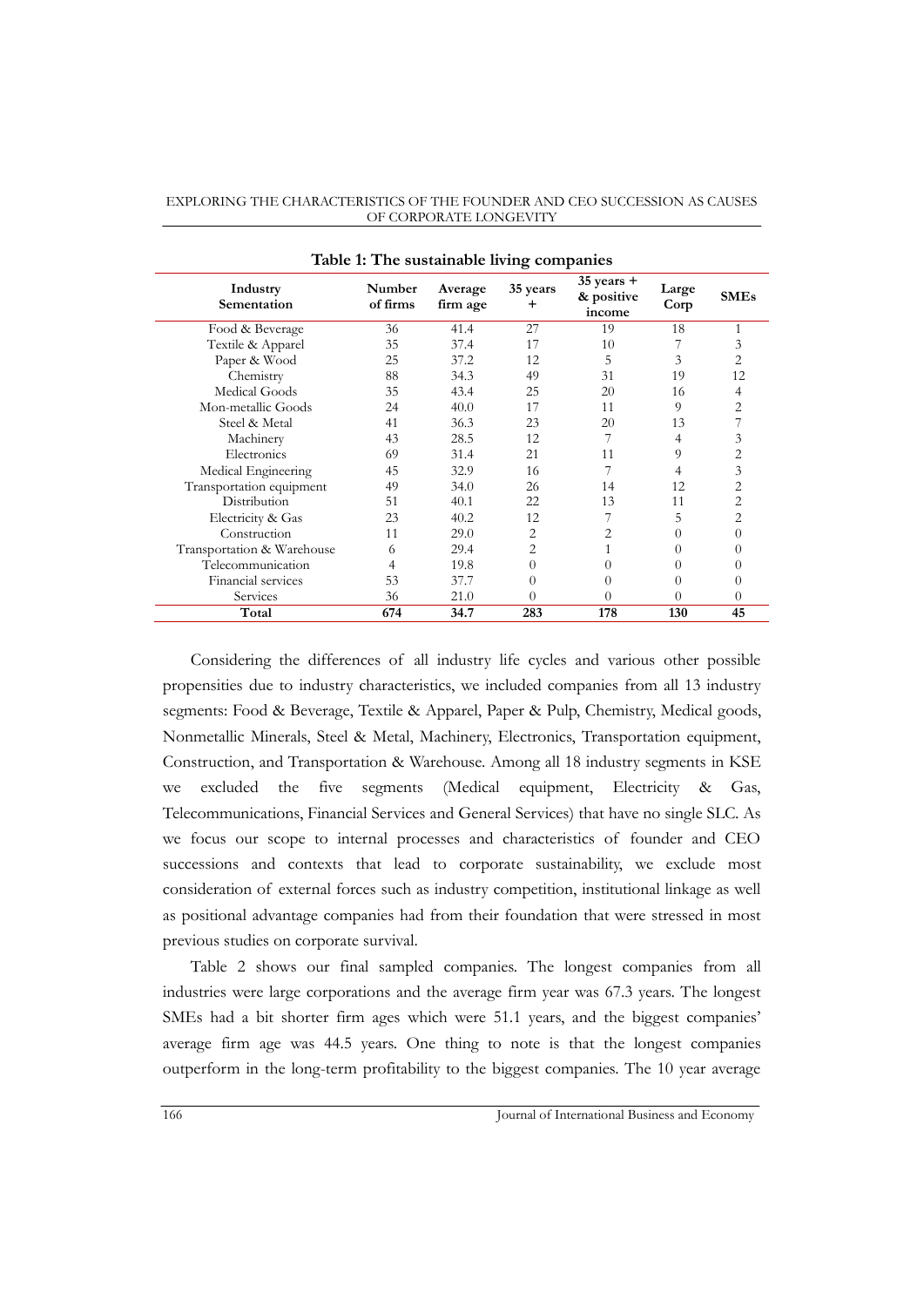return on sales was 3% in the longest large companies, 2.5% in the longest SMEs and 1.8% in the biggest companies.

|                         | Longest companies<br>$(Large)$ (n=13) |         | <b>Longest Companies</b><br>$(SME)$ (n=13) |       | <b>Biggest Companies</b><br>$(n=13)$ |          |  |
|-------------------------|---------------------------------------|---------|--------------------------------------------|-------|--------------------------------------|----------|--|
|                         | Mean                                  | S.D     | Mean                                       | S.D   | Mean                                 | S.D      |  |
| Firm Age                | 67.26                                 | 16.67   | 51.11                                      | 5.83  | 44.49                                | 6.69     |  |
| Annual Sales (log)      | 8.68                                  | 0.61    | 7.89                                       | 0.33  | 9.75                                 | 0.62     |  |
| Number of Employees     | 1264.61                               | 1249.51 | 184.07                                     | 99.82 | 15088.15                             | 24850.84 |  |
| ROS (1996-2005 average) | 0.299                                 | 0.02    | 0.249                                      | 0.02  | 0.178                                | 0.07     |  |
| ROS (2005)              | 0.056                                 | 0.03    | 0.046                                      | 0.04  | 0.059                                | 0.05     |  |

**Table 2: The sampled companies**

We included both small-medium sized and large corporations in the sample as we expect to get some ideas on why certain companies remain small while other companies grow big during the similar period of time. Previous research suggests that rates of organizational failure and growth are related, however, the nature of these interactions is not well understood (Barron, West, and Hannan 1994). Thus the findings may provide some meaningful understanding on company's growth rate and survival. In addition, it is necessary as some researchers point out that there are some marked differences between large corporation succession and small company succession characteristics that prevent scholars from extrapolating from research findings about large-company succession to small-company succession (e.g., Wasserman 2003).

Also, we compared the findings from the longest lived companies with the characteristics of "best performers"<sup>9</sup> in each industry where appropriate. By doing this, we expect to understand the difference between factors lead to longevity and to high performance. It has been frequently argued that, at least in the long-run, well-performing organizations survive while poorly performing ones disappear (Alchian 1950, Winter 1964, Williamson 1991). However, mounting empirical evidence suggests that the determinants of performance and survival may substantially differ and that factors other than performance may play a systematic role in the survival of organizations (Gimeno et al. 1997). In this study, by comparing the longest companies with the best performing

<sup>&</sup>lt;sup>9</sup> To identify the best performers from each industry, we used several performance measurements including profitability (return on assets, return on sales) and size (total assets, total sales). Profitability ranking varies depending on the year, however, in most industries, companies with largest sales have highest long-term (10 years) profitability. Thus we used 3 year averaged total sales as a base measurement to select the "best performers" in each industry.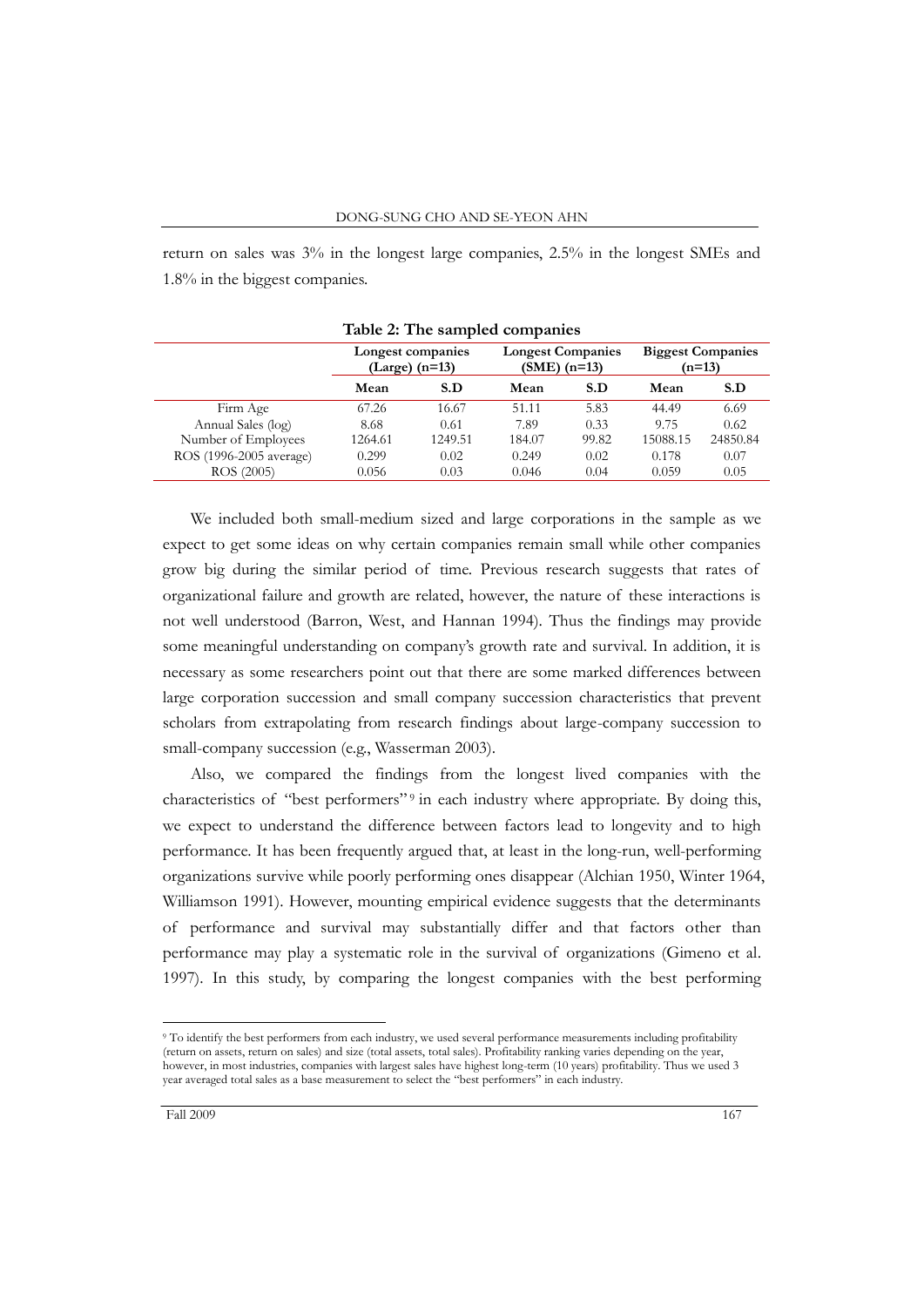companies in each industry, we expect to understand how the factors and causes that lead to high performance and longevity are different.

The primary data collection was done from the archival data such as KISVALUE data, company history book, homepage newspapers and articles. Due to general limitation of data on SMEs, we also conducted interviews with C-level executives of SMEs. Nine executives of SMEs were interviewed face to face and several interviews were done through telephone calls with company representatives. Since we needed to collect information at the level of knowledge sets associated with particular areas of operation within firms, collecting data through interviews seemed most appropriate.

## **KEY FINDINGS**

## **Characteristics at Founding Stage**

## *Founder tenure*

The founders craft a vision, attract employees, and develop products based on that vision, and perform the management tasks necessary to grow the business (Wasserman 2003). Upper echelon theory scholars contend that organizations are reflection of top managers as the specific knowledge, experience, values, and preferences of top managers are reflected in their decisions (Hambrick and Mason 1984). Specifically, in a young organization the opportunities for executive-level involvement in activities across the organizational hierarchy are numerous and varied. Certainly founders will characteristically be highly involved in most, if not all, significant aspects of their organizations' functioning. However, as organizations age, routines, systems and standard operating procedures are consciously created or otherwise emerge, thus the effects of founder management fade away (Jayaraman et al. 2000).

A common prescription in the entrepreneurship literature is that rapidly growing firms soon outpace their founders" managerial capabilities, and so founders must step aside or be replaced by professional managers (Haveman and Khaire 2004). The underlying rationales for this replacement are as follows. First, because entrepreneurial work and managerial work are not the same, there comes a time in the lives of all ventures when founders must relinquish control over important decisions and turn their organizations over to professional managers. Support for this argument has been found by Cooper and Bruno (1977), Hambrick and Crozier (1985), and McCarthy et al. (1990). Second, it is a rare individual who possesses all skills needed to grow a business from its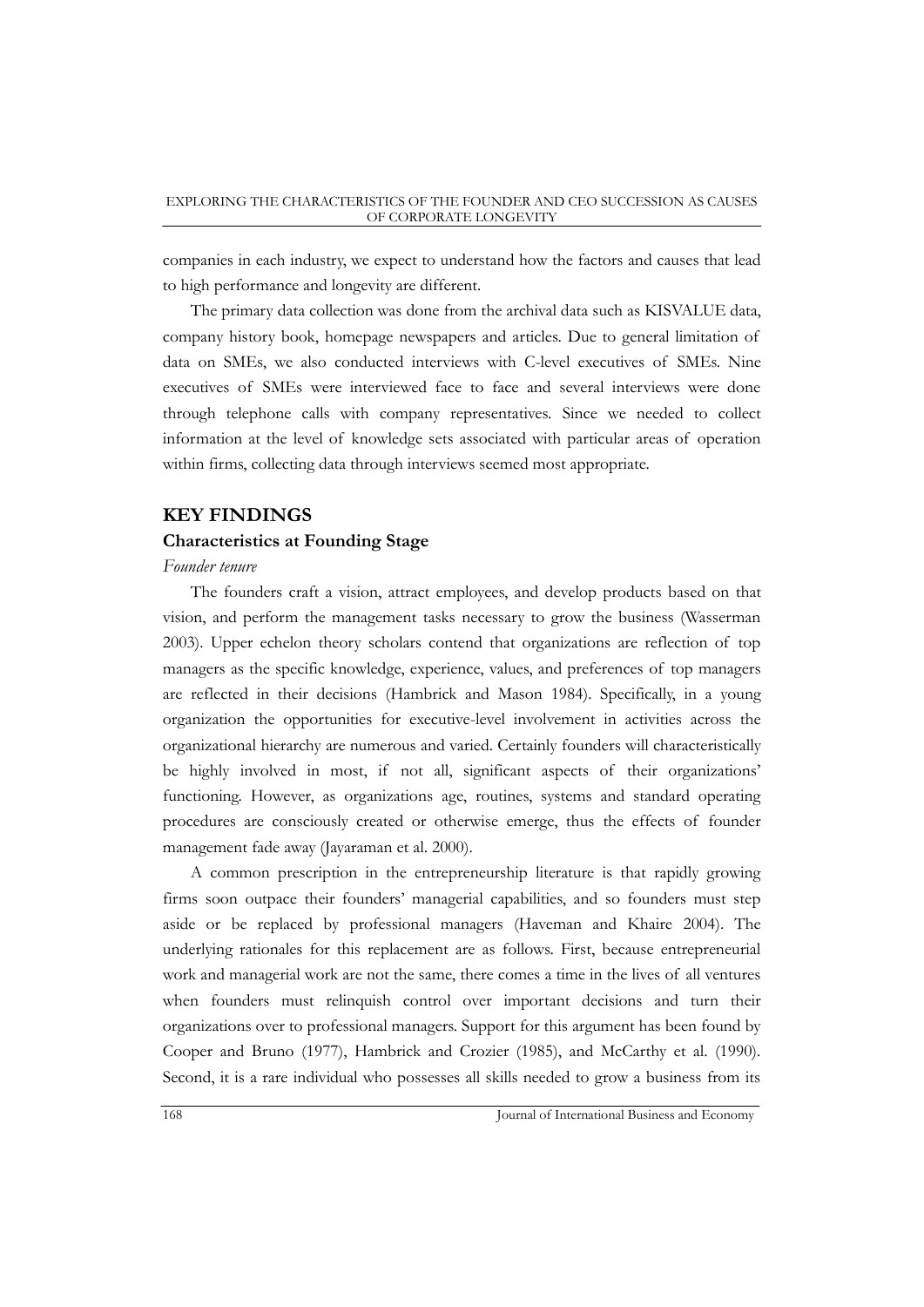inception to a state of maturity where a complex organizational architecture is typically required (Stevenson and Jarillo 1990). It is seldom the case that an entrepreneur begins a new firm and then remains as that company"s chief executive until retirement (Boswell 1973). In many cases, entrepreneurs will begin an organization with the original intent of selling out their interest within a few years. In other cases, founders may assume that they will maintain control of their firms for the foreseeable future, but political pressures or other circumstances force them to leave.

On the other hand, according to Rubenson and Gupta (1992), entrepreneurs who found high-growth firms do not depart early. The mean tenure of the 54 founders in their sample was nearly 21 years.

We calculated the founder tenure by the actual duration in reign by the founder. We first searched for company history book, homepage history information and newspaper articles to find out the exact dates of founder succession and then we have checked the dates with each company IR team for the validity. For large corporations, it seems to be common to write an article or conduct an interview about the successor when the second generation succession occurs in companies. For non-family firms, the CEO tenure information is fairly straightforward as they are easily available from the annual reports and company homepage. For SMEs we have collected the info mostly through telephone calls with the company representatives.

Table 3 shows the average founder tenure of the sampled companies. The average founder tenure of the longest companies is 36.4 years and 30.6 years each in large companies and SMEs. Considering the average life span of Koreans which did not exceed 70 years till  $1990s^{10}$ , over 30 years of founder tenure may mean that the founder reigns over the company almost until his death. The average founder tenure of the biggest companies is 22.15 years which is shorter than the average of longest companies. Since most of the biggest companies also meet our SLC criteria, we separately calculated the average tenure of the non SLCs among our sample. The average founder tenure of non SLCs is 15 years (22, 18, 13 and 7 years each) which is significantly lower than the average of longest companies. From these results, we may conjecture that long-tenured founders have contributed to the stability of company performance although they may be the cause of relatively lower growth. Miller (1991) observed that long-tenured CEOs (operationally

<sup>10</sup> According to Korea National Statistics office Data, the average life span of Koreans is 52.4 years in 1957, 62.3 years in 1971, 66.2 years in 1981 and 71.7 years in 1991.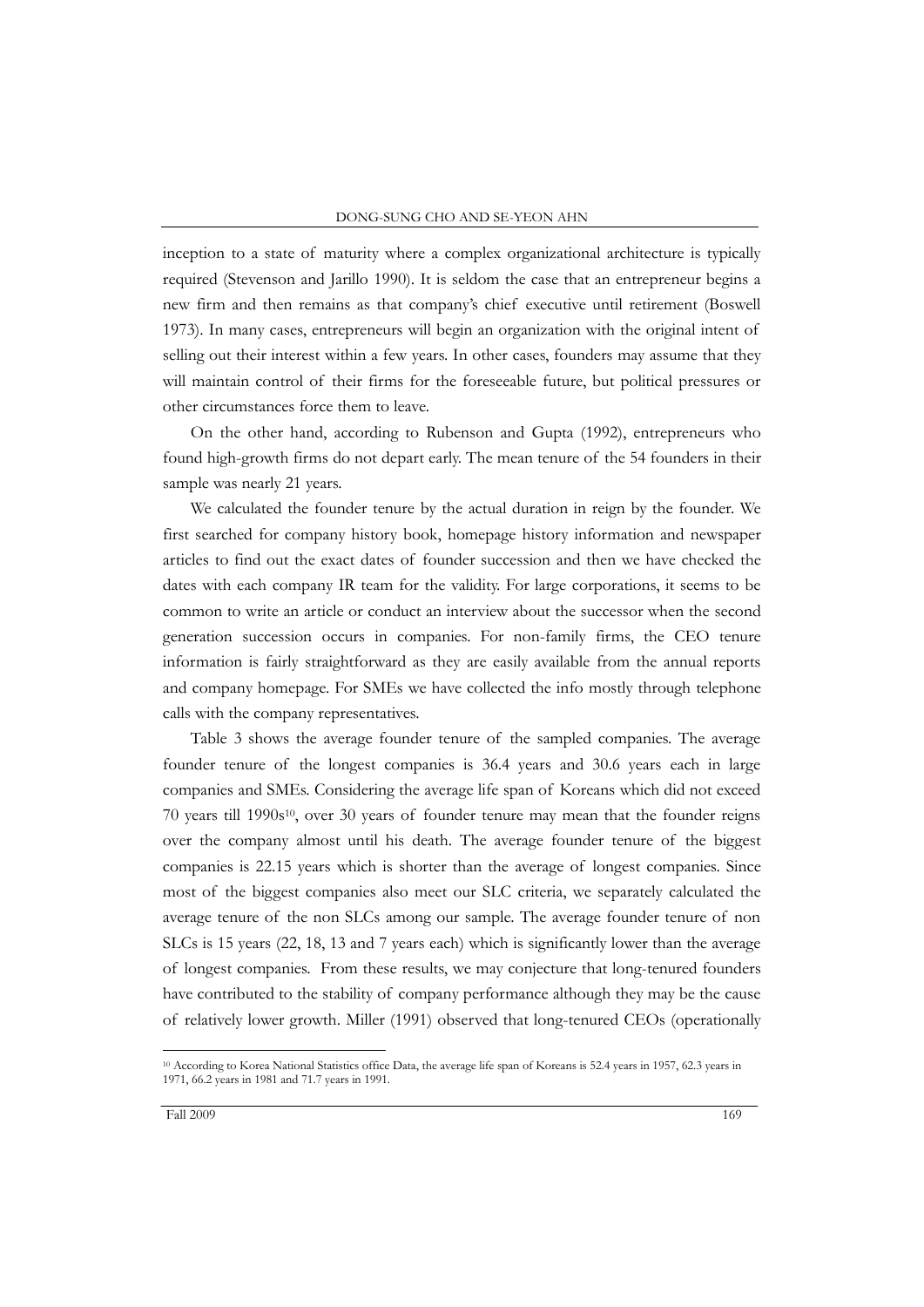defined as those serving more than 10 years), for reasons of paradigm inertia, belief immutability, mental stagnation, and the like, are less likely than short-tenured CEOs (those serving less than 10 years) to create and maintain an effective alignment between their firms" strategy characteristics and environmental attributes. It is this poor strategyenvironment match that directly results in poor performance.

|                    | Longest (Large) | Longest (SME) | <b>Biggest</b> |
|--------------------|-----------------|---------------|----------------|
| Average firm age   | 67.3 years      | 44.5 years    | 51.1 years     |
| Founder tenure     | 36.4 years      | 22.1 years    | 30.8 years     |
| Average CEO tenure | 18.1 years      | 17.7 years    | 9.1 years      |
|                    |                 |               |                |

**Table 3: Average founder tenure of sampled companies**

Although it may not be possible to argue a direct causal relationship between long founder tenure and corporate longevity from the results, we are still able to say that long founder tenure may represent management stability and well established company mechanisms at founding stages which may provide some basement for higher long-term sustainability in later stages. Patterns of influence established at founding are demonstrated to maintain some consistency over time, contingent on the organization's performance, the organization's age, and the tenure of the entrepreneur (Boeker 1989).

Also, organizations in which the founding entrepreneur remains for a longer period after founding will exhibit less change in patterns of functional importance established at founding than organizations in which the entrepreneur remains for a shorter period (Boeker 1989). Therefore, the well established mechanism in the companies will continue to exist with not much change and contribute to the stability of company management. According to liability of newness perspective, older organizations have an advantage over younger ones because it is easier to continue existing routines than to create new ones (Stinchcrombe 1965, Nelson and Winter 1982). Thus, we suggest the following proposition:

*Proposition 1: Longer founder tenure is likely to lead to higher corporate sustainability.*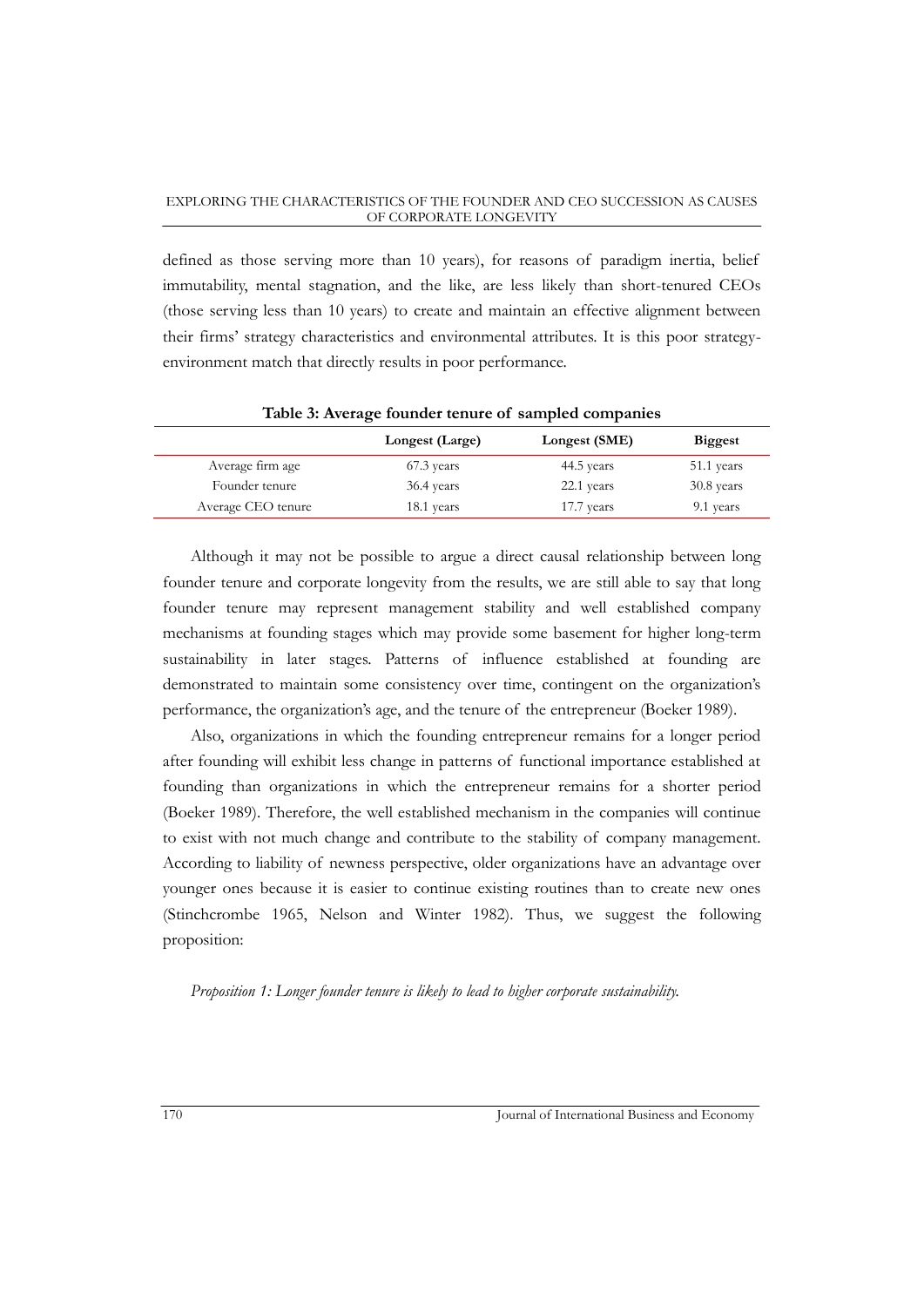## *Founder philosophy*

In the previous section we argue that the long founder tenure can be one of the reasons for corporate sustainability. Among all demographic variables that upper echelon theory scholars have long examined, organizational tenure is perhaps the strongest characteristic for distinguishing executives as it reflects factors such as unique knowledge, perspective and insights into the organization (Finkelstein and Hambrick 1990). However, to understand the founder influence on organizations, we must understand the detailed processes of how founders built the cornerstone of sustainability and what elements have affected the companies' sustainability in later stages.

Many scholars have noted the significance of founders" values and belief systems for the lives of their ventures. For example, Child (1987) argued that organizational traditions frequently have their origins in "the ideology of an entrepreneurial founder who sets out both a strategic perspective on the task of the organization and a philosophy in the form of labor process to accomplish it". No matter their strength or content, founders" ideologies give rise to the dominant belief systems that define and maintain their organizations" distinctive characters and they are reflected in organizational visions, goals, strategies, structures, and output (Haveman and Khaire 2004).

At most companies in our sample, founders seem to be considered as "de facto" heroes. We found that most companies in our sample have well established and shared corporate values among employees which have the root on their founder philosophy. For example, Dongwha Medical Co., a pharmaceutical company, founded in 1897, has started with the founder Min, Byung-Ho's noble spirit of the service symbolized in "Dongwha supplies fine drugs for the people" and this spirit has been maintained as the bottom of corporate values until today. Although the ownership has been shifted to current CEO"s family in 1937, the founder philosophy has been upheld and even strengthened. From the two separate interviews with the CEO and marketing team leader, we found that the company name "Dongwha (emphasizing shared values and prosperity among stakeholders)" and founding philosophy are not symbolic cliché but actual ideological foundation which affect most of company operations today. Several interviews with other long lived company executives also supported similar inheritance of founder philosophy to current management.

The founder philosophy not only sets the basis of the corporate value among employees but also sets management rule and strategic orientations. The chief financial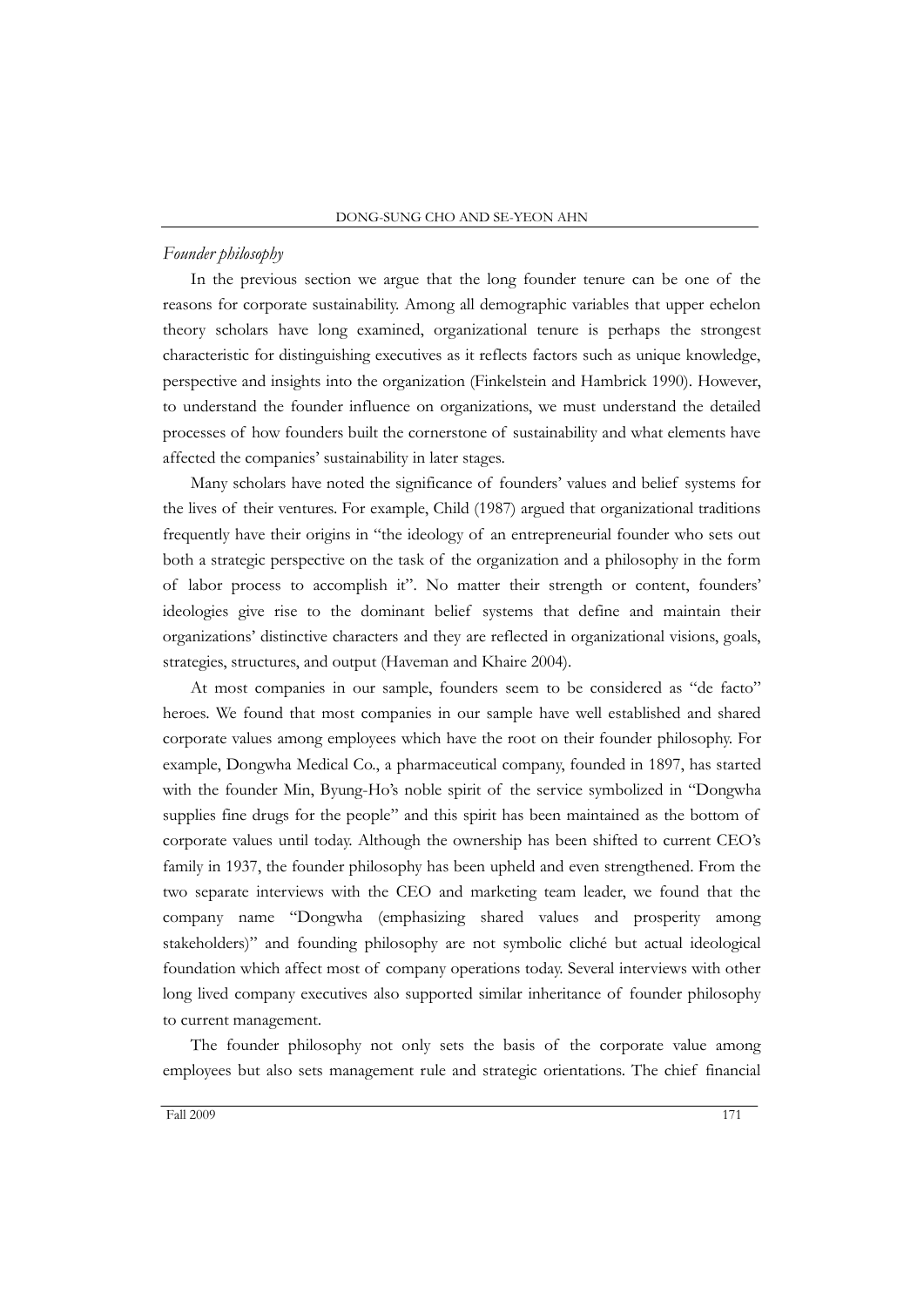officer (CFO) at a small sized wrapping paper production company, which was founded in 1957, explained that the founder"s strong conservatism influenced company"s strategic orientations. Since founding, the company has been keeping the 50% of debt equity ratio rule in making any new investments decisions and that tradition has been inherited from the founder. Although this strict financing policy may have limited the growth of the company, the previous management teams have been very strict in keeping the rule and made a new investment decision only when the debt equity ratio stayed under 50%. According to him, incumbent company management team also seems to believe that keeping the rule is one of the "must-dos" as a successor and that the financial conservatism is one of the key reasons for the company to survive nowadays turbulent environmental changes.

To further examine the linkage with companies" current management philosophy and their founding philosophy, we collected the founder philosophy and current management philosophy and/or vision from the company homepages. Then we compared their relatedness to judge whether the company has inherited the founder philosophy or not. For example, the company Yuhan coporation, a pharmaceutical company founded in 1926, writes in their homepage that the company has been committed to their founder Dr. Yu, Ill-han's spirit of "we shall provide the best pharmaceutical products for the nation and the people" till today. On the other hand, one of the non SLC companies in our sample writes that the company has been revising the corporate philosophy with the external environment changes and also changed the corporate identity (CI) twice accordingly. Although it needs verification from internal management team and employees whether companies have been inherited the founder philosophy or not, the information acquired from the company homepages can still be some clues for our judgment. Some relatedness and similarity were found from 18 (70%) of longest lived companies and among them 11 (42%) companies have directly inherited founder philosophy to current management vision. From this result, we drew the following proposition:

*Proposition 2-1: Succession of founder philosophy to current management philosophy is likely to lead to higher sustainability.*

In addition, we found that the sampled companies founding vision mostly had heavy emphasis on the corporate social responsibilities in their era. The content may vary based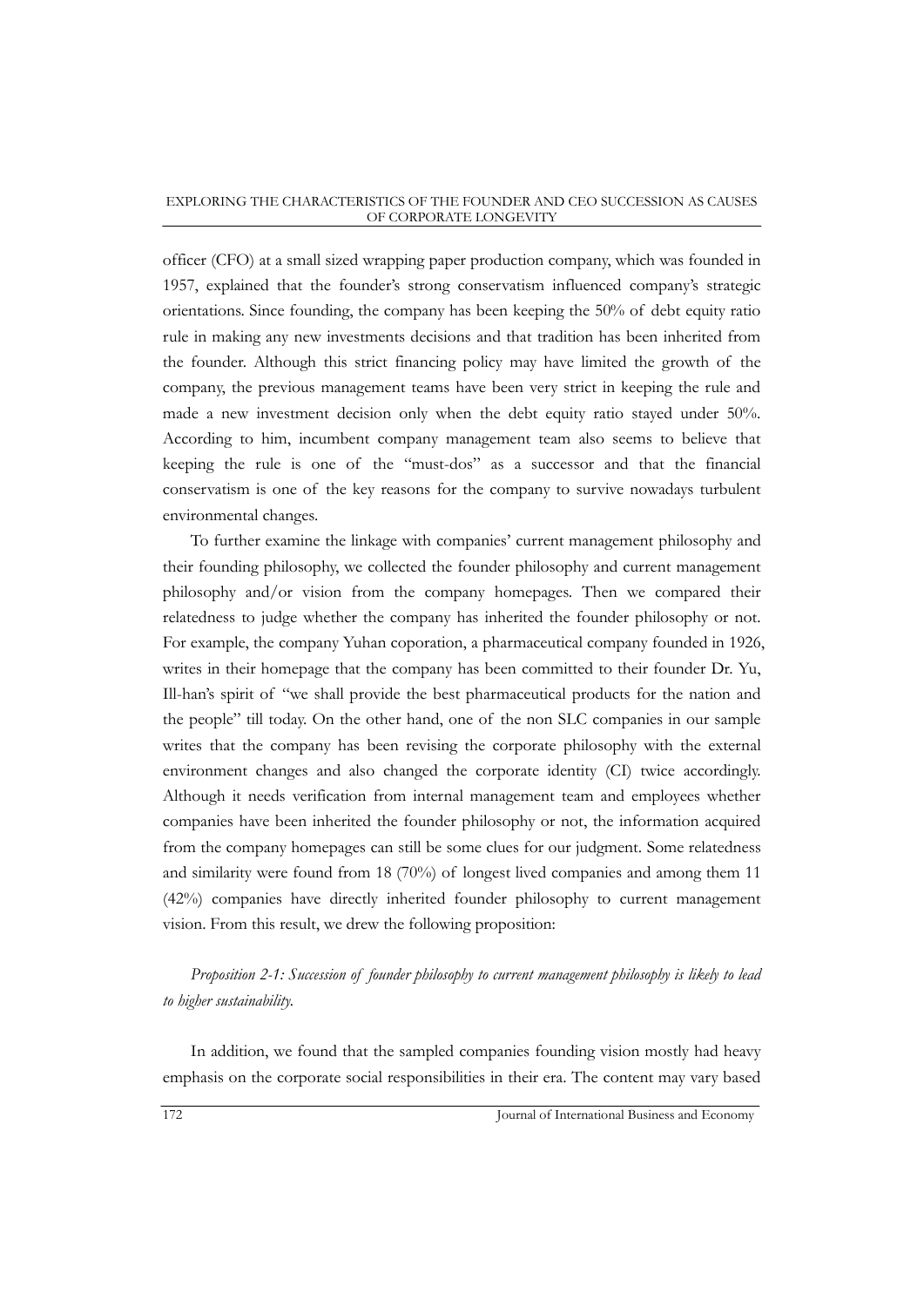on the industry segmentation and the historical situations the companies faced in their inception, however, most founders had strong and firm management belief to serve the country and society and have communicated their vision to organizational members continuously. Large longest lived companies have more general emphasis on creating and sharing values with the society while SMEs have specific emphasis on contribution to society by developing core technology or product.

|                                             | Founding                                                                                                   | Current                     |                                                                     |  |  |
|---------------------------------------------|------------------------------------------------------------------------------------------------------------|-----------------------------|---------------------------------------------------------------------|--|--|
| Founding<br>philosophy                      | Details & number of companies in<br>this category                                                          | Current<br>vision           | Details & number of companies<br>in this category                   |  |  |
| $CSR$ as a<br>corporate<br>objective        | Contribution to country/society: 6<br>Value creation for mankind: 2<br>Contribution to regional society: 2 | Focus on CSR                | Contribution to country/society: 8<br>Value creation for mankind: 2 |  |  |
| CSR as a result of<br>business<br>operation | By making steel: 2<br>By making business: 6<br>By technology competence: 2                                 | Focus on<br>competitiveness | World best, global competitiveness,<br>etc. 12                      |  |  |
| Others                                      | 6                                                                                                          | Others                      | 4                                                                   |  |  |

**Table 4: Founding philosophy and current vision of sampled companies**

Table 4 shows the details of each company's vision. We categorized the corporate social responsibilities (CSR hereafter) into three: 1) companies which emphasized CSR as main corporate objective, 2) companies which emphasized CSR as a result of their business operations, 3) companies which had little emphasis on CSR. Among the 26 companies, 10 companies (38%) have strong emphasis on CSR and put it as main corporate objetive, another 10 companies (38%) show their acknowledgement in CSR. However, 6 (23%) have not presented any CSR related corporate goal specifically. Although one may argue that the emphasis on CSR by companies can be one of management fashion in corporate world if we consider the growing attention on CSR in society. However, the fact that not all long-lived companies have emphasis on CSR (23% of our sampled companies have no emphasis on CSR) and that ten companies (38%) had emphasis on CSR from their founding vision provide some support for the possible causal relationship between emphasis of CSR and corporate long-term sustainability. Recent research on corporate social responsibilities argued that companies that actively conduct corporate social responsibilities have higher chance of corporate sustainability (Szekely and Knirsch 2005, Elkington 1998, Bansal 2002). Thus, we drew the following proposition: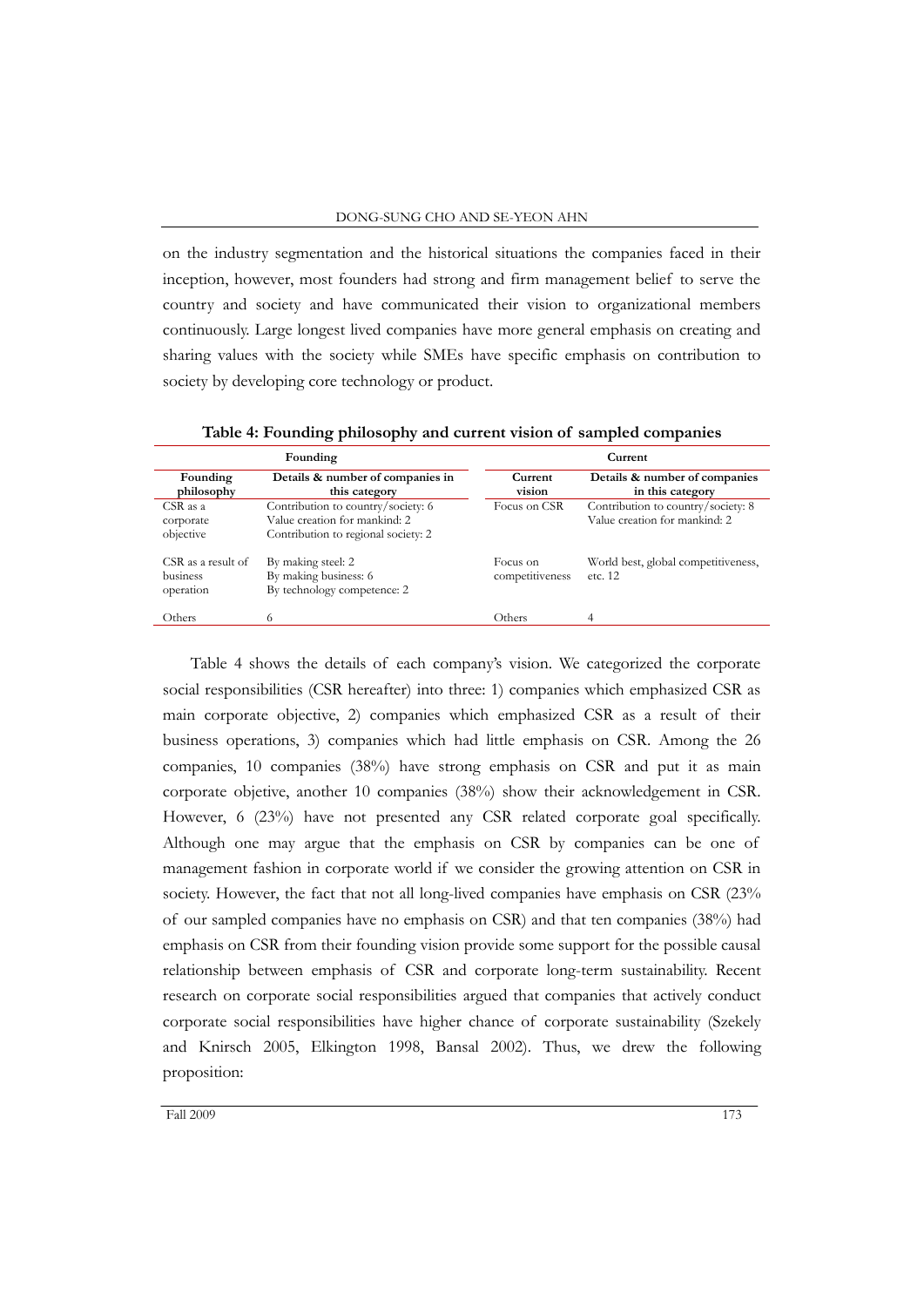*Proposition 2-2: Emphasis of CSR on company vision is likely to lead to higher sustainability.*

## **Characteristics of succession process**

#### *Succession frequency*

The tenure-performance association remains both theoretically and empirically equivocal: negative (e.g., Hambrick, Geletkanycz, and Fredrickson 1993), positive (e.g., Bergh 2001). The mainstream research argues that the rates of administration succession and degree of organizational effectiveness are negatively correlated (Grusky 1963). In the review of succession research in 1980s, Kesner and Sebora (1994) found that succession rates were higher in low performing firms. And many research show that poor performance leads to replacement of a firm"s CEO (Allen et al. 1979, Guest 1962, James and Soref 1980). From these findings, one may conjecture that frequent succession may indicate the turbulence of performance in organizations. In this regard, we may expect that sustainable companies show low level of succession frequency.

On the other hand, the commitment of CEOs to their paradigms gradually increases during their tenures because longevity itself signifies correctness, or at least adequacy (Hambrick and Fukutomi 1991). Thus, with the increase of success and tenure in office, CEOs tend to gradually increase their commitment to a selected strategy and lose interest or incentive in exploring other alternatives (Miller 1991). This leads the relationship between CEO tenure and firm performance to be inverted-U and the peak performance may be found between 6-11 years (Hambrick and Fukutomi 1991). Eitzen and Yetman (1972) found that the relationship between team leader tenure and team performance is curvilinear, with the peak at 13 years.

Table 5 shows the average CEO tenures. We calculated the CEO tenure with their actual reign in position. We used the KISVALUE CEO data and the annual reports on http://dart.fss.or.kr as a basis. And to clarify the distinction between nominal and effective management involvement, we collected the CEO tenure data from various sources such as company homepages, the company history books and newspaper articles. Also, we conducted some quick interviews with company IR teams to judge the actual reign of each CEO when we got conflicting data from different sources.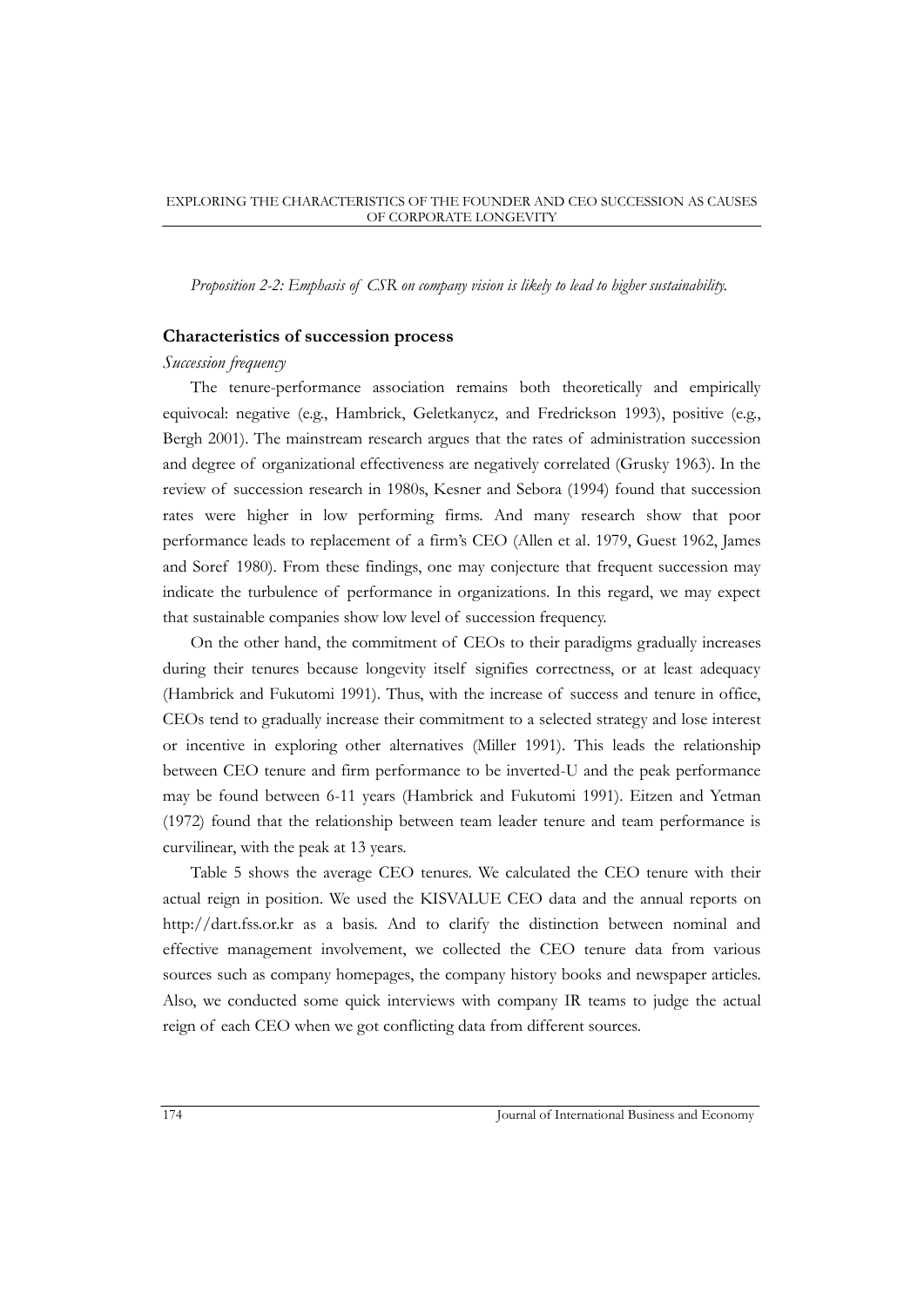| Table 5: Average succession frequency of sampled companies |                 |               |                |  |  |  |
|------------------------------------------------------------|-----------------|---------------|----------------|--|--|--|
|                                                            | Longest (Large) | Longest (SME) | <b>Biggest</b> |  |  |  |
| Average firm age                                           | 67.3 years      | 44.5 years    | 51.1 years     |  |  |  |
| Succession frequency                                       | 3.8             | 2.5           | 6.0            |  |  |  |
| Average CEO tenure                                         | 18.1 years      | 17.7 years    | 9.1 years      |  |  |  |

DONG-SUNG CHO AND SE-YEON AHN

As shown in Table 5, the average CEO tenure of longest companies (18.1 years for large companies and 17.7 years for SMEs) are longer than the tenure of the biggest companies (9.1 years). And these figures are significantly longer than the average CEO tenure of all KSE listed companies (4.2 years).<sup>11</sup> The average CEO tenure of the biggest companies provides some support for the Hambrick and Fukutomi (1991)'s research results that there is a peak of CEO tenure (6-11 years) which yields the maximum performance. The biggest companies had 9.1 years of average CEO tenure and managed to be the highest performing companies in each industry. On the other hand, the longest companies lower succession frequency (longer average CEO tenure) may indicate that the longest companies may have been a little too conservative to change CEOs at the right time and thus have shown lower performance (in terms of growth rate) compared to the industry leaders. However, the long CEO tenure of longest companies may have contributed to the management stability with less strategic changes. Firms led by longtenured executives tend to have persistent and unchanging strategies (Finkelstein and Hambrick 1990, Wiersema and Bantel 1992). Therefore, we may argue that lower succession frequency is likely to lead to higher sustainability. Thus, we propose the following:

*Proposition 3: Lower succession frequency is likely to lead to higher corporate sustainability.*

## *Successor origin*

Most scholars contend a positive relationship between management equity ownership and risk taking (Amihud and Lev 1999, Hill and Snell 1989, Zahra 1996); however, more recent studies show no relationship or nonlinear relationships (Lane, Cannella, and Lubatkin 1998, Eisenmann 2002). It is generally accepted that owner mangers often

<sup>11</sup> According to a research report written by Byung-Ju Lee (2005), a senior researcher at LG Economic Research Institute , the average CEO tenure of all KSE listed companies from 2000 to 2004 is 4.2 years.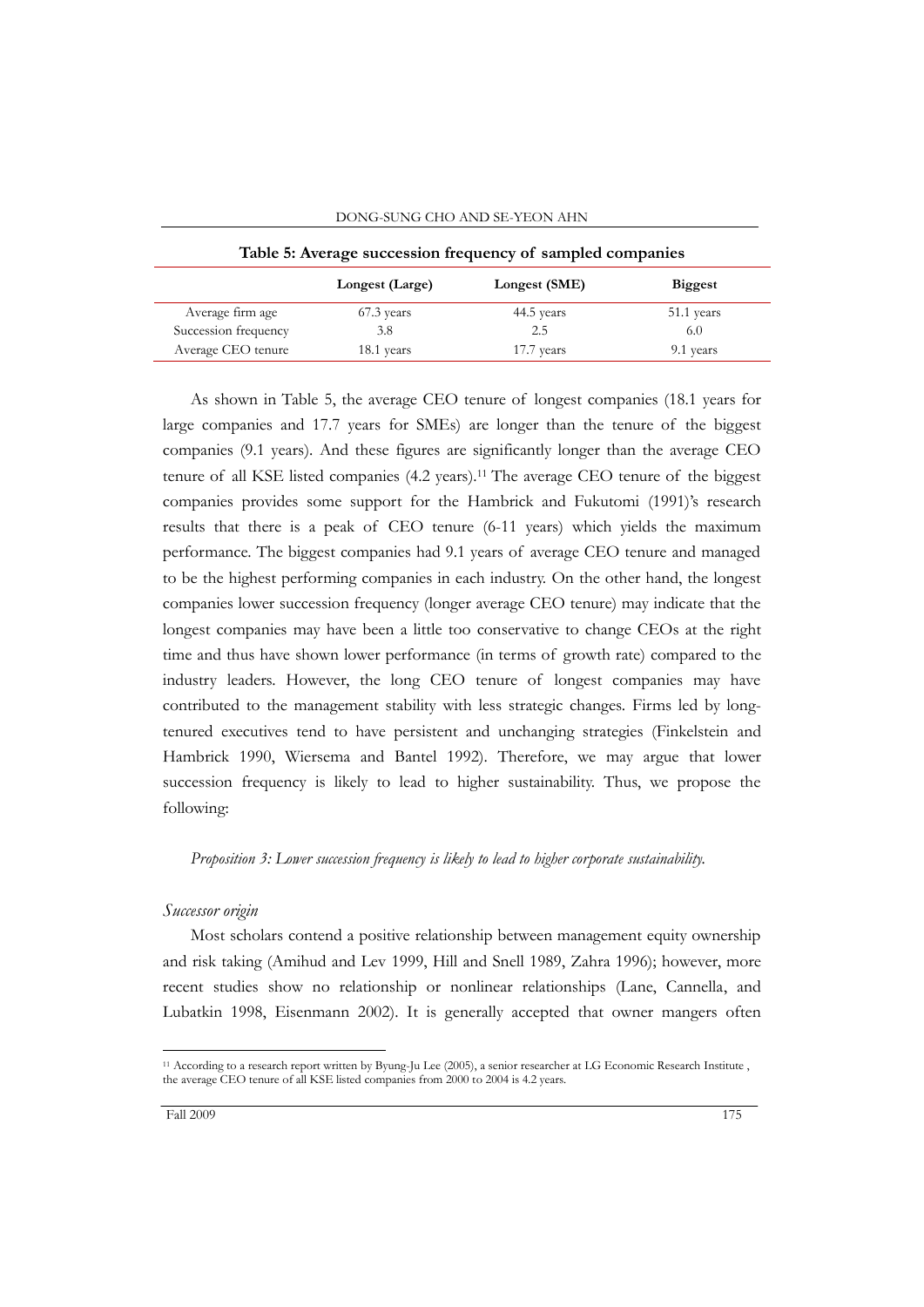control all or most organizational assets, so ownership and control are far less separated in firms managed by owner managers than in firms managed by professional managers (Berle and Means 1932).

In most succession research, insiders were associated with fewer organizational changes (Helmich and Brown 1972, Brown 1982, Helmich 1974) and outsiders were associated with more post-succession strategic change than insiders (Wiersema and Bantel 1992). Some argued that organizations" strategic orientations often change after the departure of founders (Grusky 1963, Wiersema and Bantel 1992), in part because successors to founders typically come from outside the focal organization (Kesner and Dalton 1984, Wasserman 2003). From this, we may assume that firms with insider succession have less strategic changes and have less risks of failure.

In line with these arguments, some empirical studies found supportive results pertaining to the successor origin and performance. According to Cannella and Lubatkin (1993), low performing firms consistently experienced greater rates of outside succession. Also, there were some evidences that small and average performing firms were more likely to experience outside succession (Dalton and Kesner 1983, 1985). Worrell, Davidson, and Wallace (1987) found that positive market effects were associated with inside succession. Judging from these results, outsider succession seem to occur when companies have significant performance problems, thus we may expect a higher level of insider successions at sustainable companies.

|          | Longest (Large) | Longest (SME) | <b>Biggest</b> |
|----------|-----------------|---------------|----------------|
| Insider  | $100\%$         | 98.1%         | $96.7\%$       |
| Outsider | 0.0             | $1.9\%$       | $3.3\%$        |

**Table 6: Successor origin of sampled companies**

Table 6 shows the insider and outsider succession ratios of the sampled companies. To judge the insider/outsider distinction, we looked up all career history of all CEOs from company homepages, personal profile data (Naver and Joins) and the management change reports at http://dart.fss.or.kr. We regarded a CEO who had a certain position in the company before they got promoted to CEO as an insider regardless of his/her tenure with the company. Traditionally in most succession research, outsiders were defined as individuals who were not employed by the organization, while insiders were defined as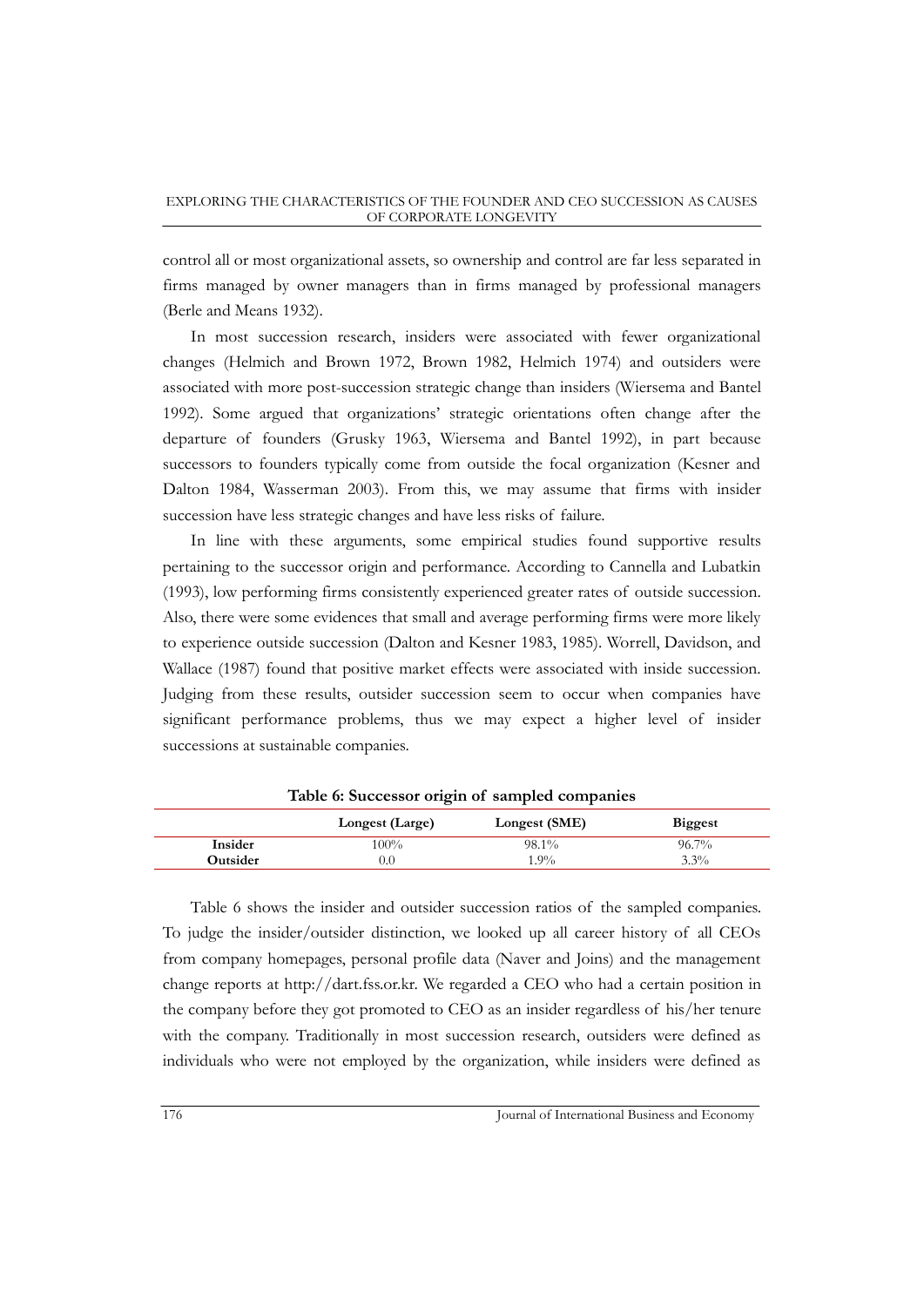current or previous employees (Kesner and Sebora 1994). Although recent research shows various definitions of insider and outsider such as industry familiarity or certain threshold of their job tenure, we adopted the traditional approach to our sample. Outsider successors were only 4 CEOs out of total 184 surveyed CEOs in our sample. <sup>12</sup> Thus, 97% (178/184) was insider succession. Especially, the longest companies had only 1 outsider successor. This result is consistent with the previous study about long-lasting companies by Jim Collins (1994) or Geus (1997). Thus, we may conclude that due to a high level insider succession, our long lived companies had less strategic changes and that secured higher sustainability:

#### *Proposition 4: Higher insider succession rate is likely to lead to higher sustainability.*

#### *Succession stability*

Relay Succession: Studies of succession process suggested that succession systems were optimal when they produced a "seamless" continuity in leadership (Kesner and Sebora 1994).

Appointing an heir apparent signals stability to stakeholders because the succession process is under control (Cannella and Lubatkin 1993). The selection and crowning of an heir apparent, so-called Relay succession, is the most formal succession process used in corporate America (Vancil 1987). Benefits of Relay succession might be as follows: facilitate the power transition from a firm"s incumbent CEO to its next CEO (Vancil 1987); organizational turbulence associated with leadership change is potentially reduced (Cannella and Lubatkin 1993, Vancil 1987); the heir apparent can obtain on-the-job training (Ocasio 1994) through having access to the tasks of the CEO even before assuming the position and thus, the firm"s performance risk resulting from a new CEO"s lack of context-specific skills may be reduced (Harris and Helfat 1997).

From a careful examination of our long lived companies" succession processes, we found that most companies have some kind of "Relay Succession" practices, what we prefer to call "Dual Post succession" in our study. Through the dual posting process, long lived companies achieved the balanced benefits between long term experience of the

<sup>12</sup> It may be because we apply a too generous rule (the traditional approach) for distinguishing the insider/outsider, however, due to limited data, we couldn't apply more strict rules such as previous organizational tenure of the CEO with the company, etc.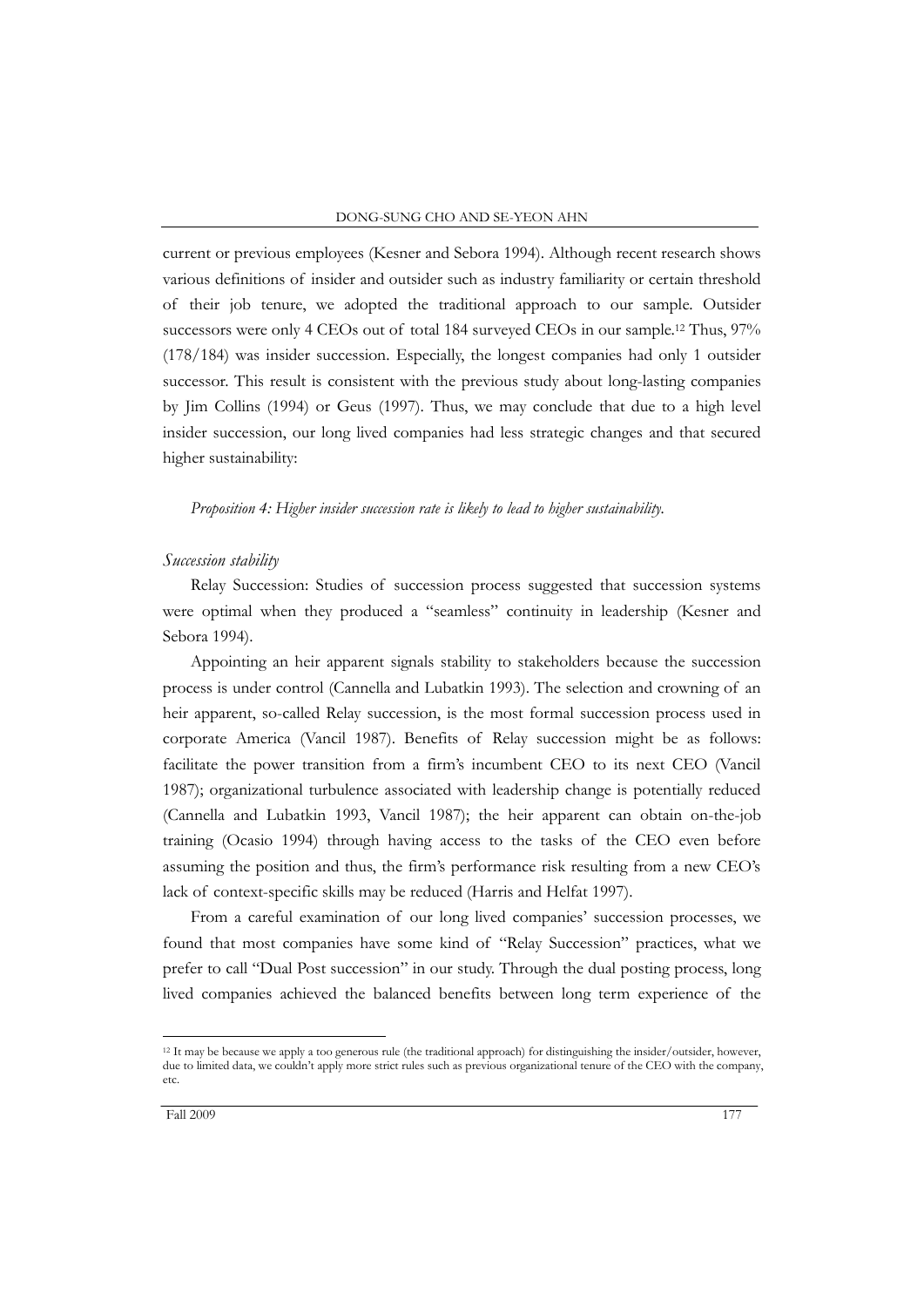precedent manager and dynamic change move of the new manager. Figure 1 shows an example of this process

|                            | 1975      | 1986      | 1996          | 2000                                | …⊾                                      |
|----------------------------|-----------|-----------|---------------|-------------------------------------|-----------------------------------------|
| Founder<br><b>YS KIM</b>   | 1924~1975 |           |               |                                     |                                         |
| $2nd$ CEO<br><b>SH KIM</b> | 1956~1975 | 1975~1986 |               |                                     |                                         |
| $3rd$ CEO<br><b>SH KIM</b> |           | 1975~1986 | 1986~1996<br> |                                     |                                         |
| $4th$ CEO<br><b>SY KIM</b> |           |           | 1986~1992     | $1996 - 2000$                       |                                         |
| 5th CEO<br>Y KIM           |           |           |               | 1996~2000                           | $2000 -$                                |
|                            |           |           |               | Relay successor (Learning period) . | CEO in position (supervisory role) ---- |

**Figure 1: An example of "Dual Post Succession" of a sampled company**

As is shown in Figure 1, the leaning and preparation period before the next CEO reaches the top decision making position is fairly long. Thus, during the period, the relay successor has enough time to learn the knowledge, skills, and interaction processes at the top of a company which may help secure succession stability. Also, the younger generation"s challenges and efforts to overcome the organization"s inertia escalated the company"s dynamism and helped the company seek continuous change while the company's stability was secured by the old generation's abundant experiences in the fields. Also, by appointing the heir apparent up front, companies could avoid unnecessary conflicts among top management team in regard to successor appointment. In most family controlled firms in our sample, we find similar practices and we believe that the "dual post" succession processes guarantee the management stability of the long lived companies. Thus, we suggest following proposition:

*Proposition 5: Implementation of "Dual Post" succession is likely to lead to higher sustainability.*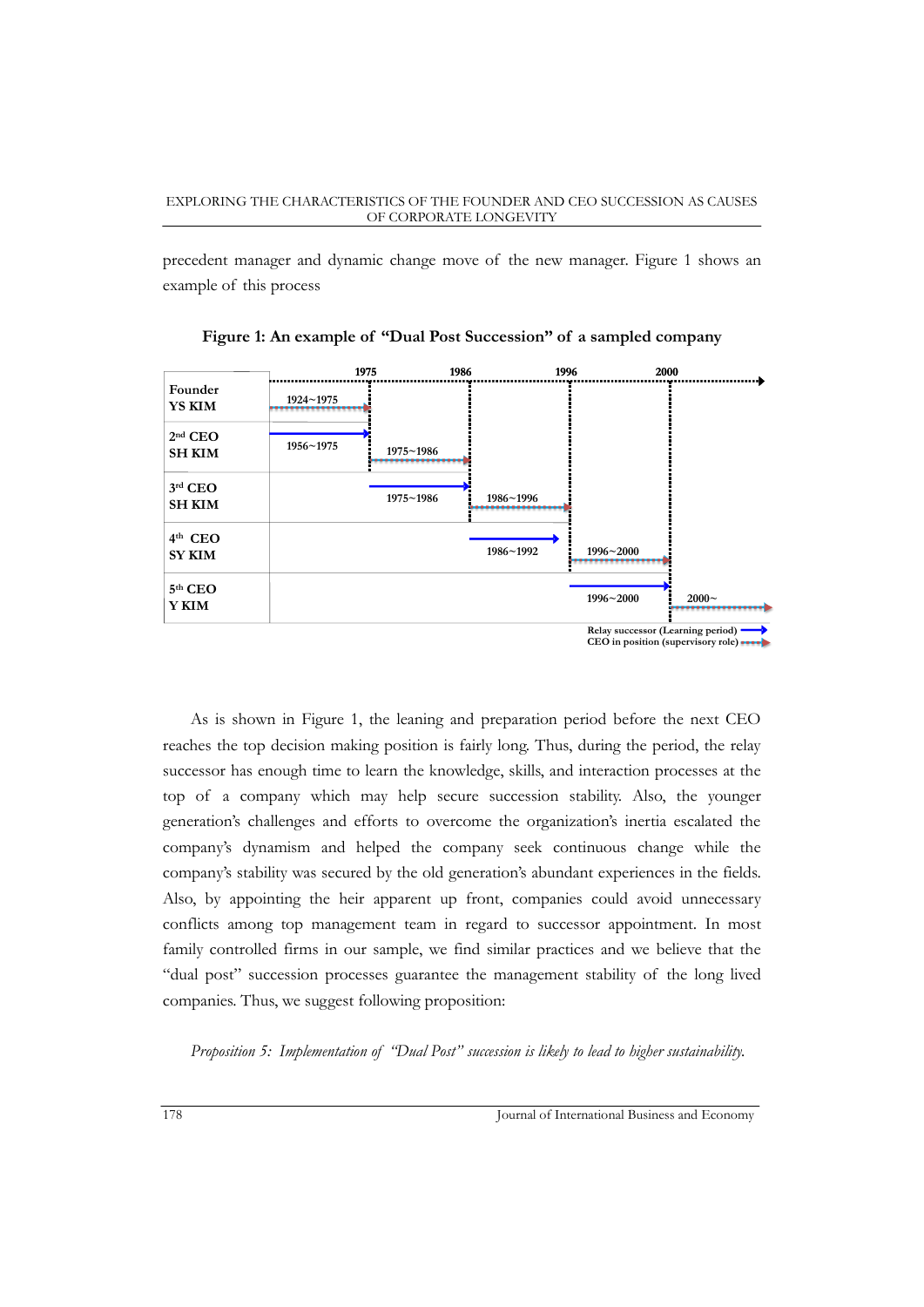Ownership Concentration and Within Family Succession: Some scholars argue that succession is a political process (Zald 1965, Cannella and Lubatkin 1993, Welsh and Dehler 1988, Fredrickson, Hambrick, and Baumrin 1988). With each succession, the firm realigned power distributions and adjusted to resource demands (Kesner and Sebora 1994).

One of the most researched variables related to CEO"s power is the CEO ownership. According to Allen, Panian, and Lotz, (1979), CEO"s significant ownership is associated with longer tenure. Also, Boeker (1992) found that poorly performing organizations in which ownership is dispersed will be less likely to dismiss the CEO than those in which ownership is concentrated. While we understand the ownership power may have been the main cause of the longer CEO tenure and founder tenure at long lived companies and thus associated with higher sustainability, we also want to understand how the ownership power actually affects the succession process stability.

**Longest (Large) Longest (SME) Biggest** Majority holder 12.9% 19.8% 19.8% 18.4% Ownership concentration 39.7% 44.9% 23.3% 23.3% Professional manager  $11.5\%$  16.9%  $16.9\%$  49.1%

**Table 7: Ownership concentration of sampled companies**

We used the KISVALUE shareholder data and annual reports shareholder information on http://dart.fss.or.kr for calculating ownership concentration in each company. For majority holder equity we used the 1st holder equity data from KISVALUE and for ownership concentration we used the "related ownership" at company reports at http://dart.fss.or.kr, which includes all specially linked parties" ownership. Table 7 shows the ownership concentration in our sampled companies. In longest companies the ownership concentration is almost 40% and for biggest companies the average related ownership is 23.3%.

It is plausible to assume the concentrated ownership in longest companies made it possible for companies to maintain their family members as CEOs. And in turn, this may have positive influence on maintaining corporate strategic initiatives consistently. As shown in Table 6, long lived companies had relatively lower appointment ratio of professional managers (11.5% for large companies and 16.9% for SMEs), compared to the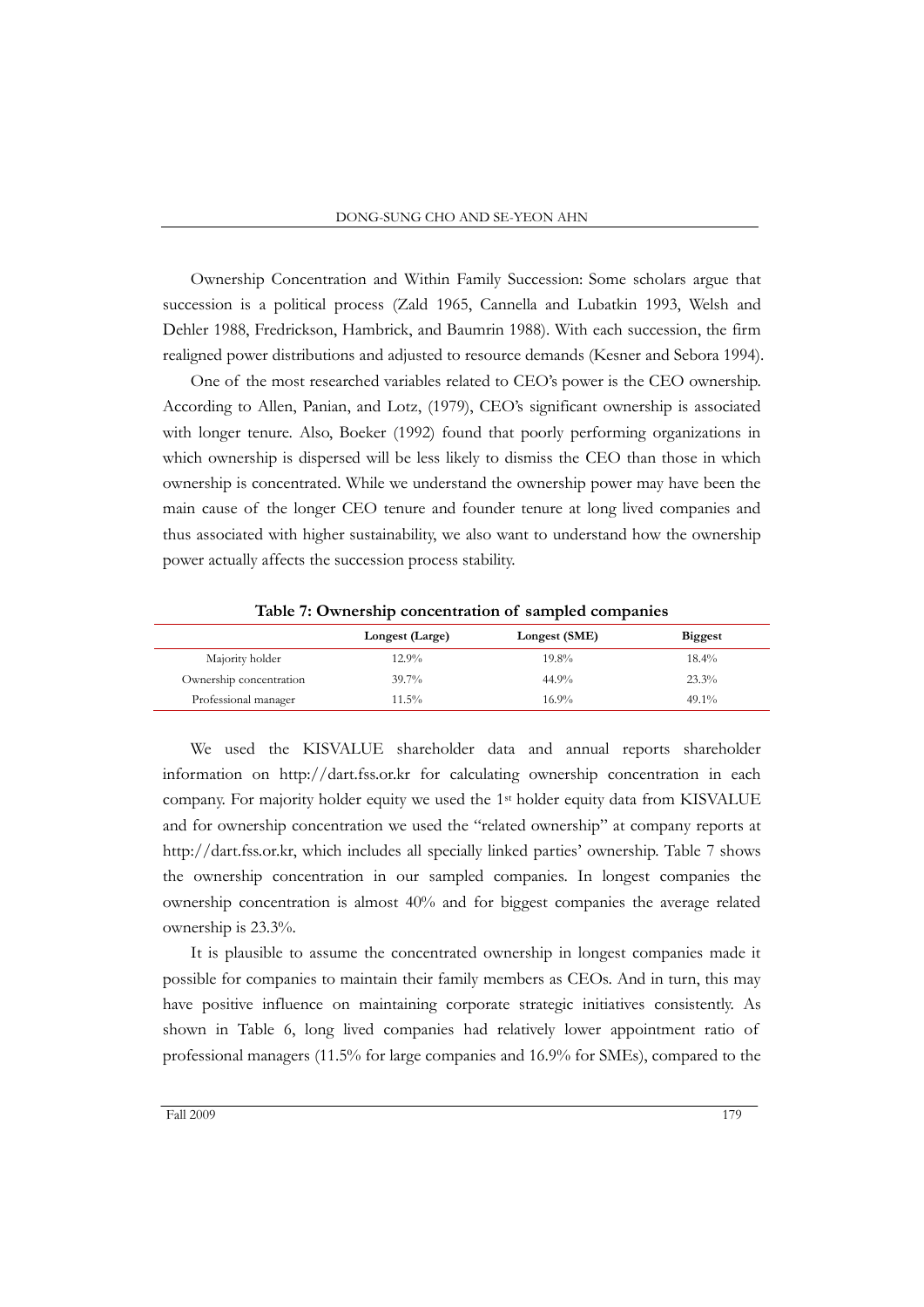largest companies (49.1%). We also conjecture the high ratio of within family succession may help companies maintain their core values (e.g., founding philosophy) and management practices from founding stages. Probably less conflicts in power pertaining to ownership issues due to their ownership power also exert positive influence on the management stability in long lived companies. Thus, we propose the following:

*Proposition 6: Ownership concentration (or ownership stability) is likely to lead to higher sustainability.* 

Summary of key findings are depicted in Figure 2.





## **Additional statistical tests results**

As a supplementary analysis, we examined an ANOVA test<sup>13</sup> for differences among the sampled groups: (A) the longest large corporations, (B) the longest SMEs and (C) the biggest companies ("best performers"). Table 8 summarizes the descriptive statistics of some variables proposed in previous section and Table 9 shows the test results of mean

<sup>&</sup>lt;sup>13</sup> The purpose of this ANOVA analysis is not to test the propositions developed in this study. It is merely to avoid overinterpretation of explorative results in developing the propositions.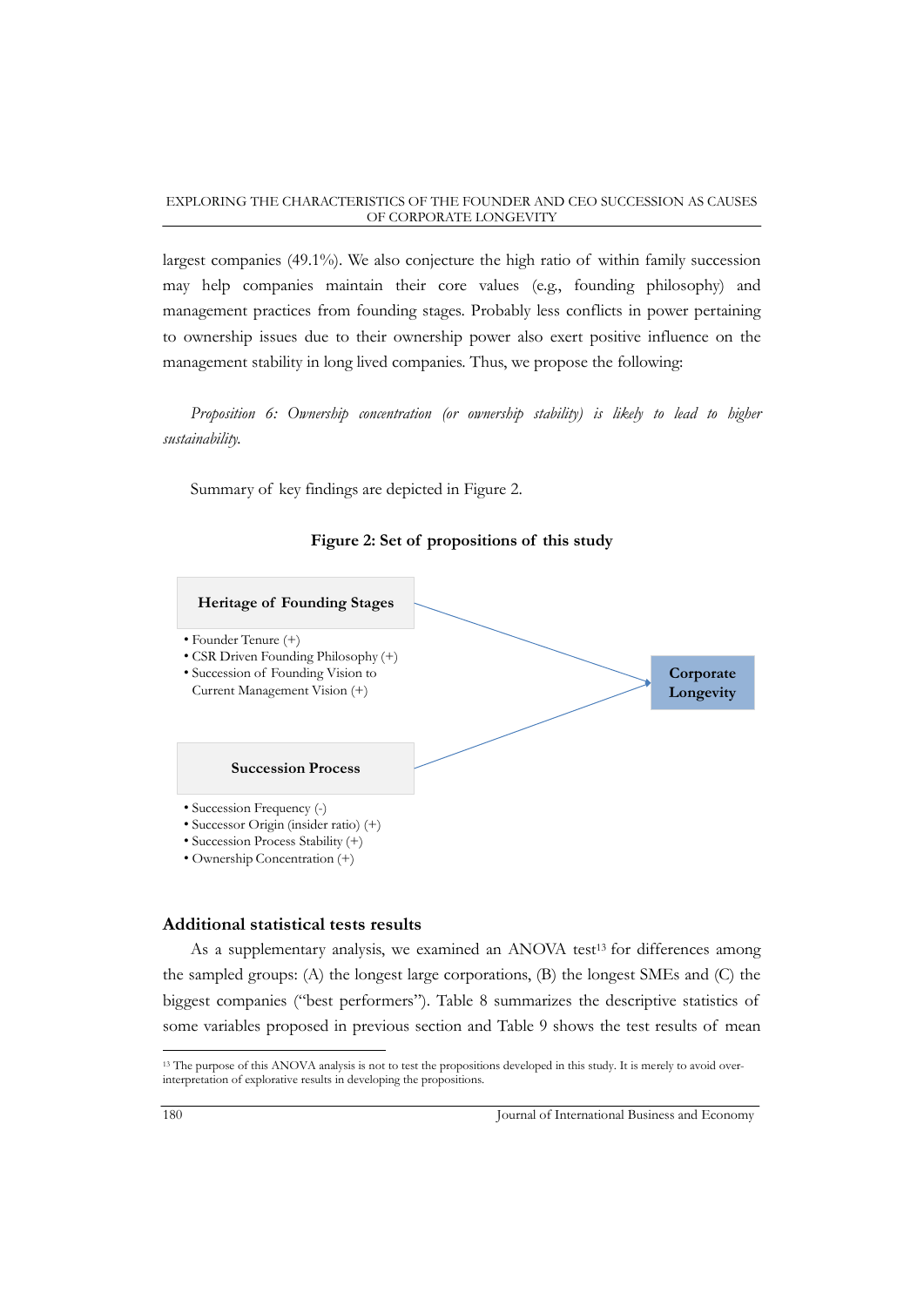difference significance among groups. The results provide general support for the key findings in the previous section.

| Table of Descriptive statistics of some variables |                                                  |       |                                                  |       |                                          |       |  |  |
|---------------------------------------------------|--------------------------------------------------|-------|--------------------------------------------------|-------|------------------------------------------|-------|--|--|
|                                                   | <b>Longest Companies</b><br>(Large) (A) $(n=13)$ |       | <b>Longest Companies</b><br>$(SME)$ (B) $(n=13)$ |       | <b>Biggest Companies</b><br>(C) $(n=13)$ |       |  |  |
|                                                   | Mean                                             | S.D   | Mean                                             | S.D   | Mean                                     | S.D   |  |  |
| Founder Tenure                                    | 36.38                                            | 16.34 | 30.61                                            | 12.29 | 22.15                                    | 7.97  |  |  |
| Average CEO Tenure                                | 18.13                                            | 7.38  | 17.77                                            | 6.29  | 9.12                                     | 4.54  |  |  |
| Ownership concentration                           | 39.71                                            | 13.03 | 44.89                                            | 11.94 | 23.38                                    | 13.03 |  |  |
| Professional manager                              | 0.11                                             | 0.19  | 0.16                                             | 0.21  | 0.49                                     | 0.38  |  |  |

**Table 8: Descriptive statistics of some variables**

| Table 9: Statistical significance of the mean differences between groups |  |  |  |
|--------------------------------------------------------------------------|--|--|--|
|                                                                          |  |  |  |

|                                                                                                             | $(A) - (B)$        |       | $(B) - (C)$        |       | $(A) - (C)$        |            |
|-------------------------------------------------------------------------------------------------------------|--------------------|-------|--------------------|-------|--------------------|------------|
|                                                                                                             | Mean<br>difference | Sig.  | Mean<br>difference | Sig.  | Mean<br>difference | Sig.       |
| Founder Tenure                                                                                              | 5.76               | 0.254 | $8.46*$            | 0.097 | 14.23              | $0.007***$ |
| Average CEO Tenure                                                                                          | 0.35               | 0.886 | $8.65***$          | 0.001 | 9.00               | $0.001***$ |
| Ownership concentration                                                                                     | $-5.16$            | 0.304 | $21.51***$         | 0.000 | 16.32              | $0.002***$ |
| Professional manager                                                                                        | $-0.005$           | 0.619 | $-0.32***$         | 0.006 | $-0.37$            | $0.002***$ |
| $x \times x$ , $x$ , $x$ , $y$ and $y$ difference is similar to the 0.01, 0.05 and 0.1 level secondized $y$ |                    |       |                    |       |                    |            |

The mean difference is significant at the  $0.01$ ,  $0.05$  and  $0.1$  level, respectively.

## **CONCLUSION AND DISCUSSION**

In this study, we try to find some common characteristics of long-lived companies in regard to founder and CEO succession and to explore how those common characteristics have contributed to the companies' long-term sustainability.

This study, while limited in some ways, sheds new light on the dynamics of corporate longevity. A summary of key findings is as follows. First, long-lived companies had longtenured founders and their founding vision and management philosophy have been inherited to the company's current value and culture. Second, long-lived companies also had long-tenured CEOs and as a result lower succession frequency. Third, the leadership change in most long-lived companies was well prepared to secure the management stability. Most long-lived companies preferred insider successions which may have helped companies maintain their management systems. Also most companies had well planned succession management process to train the successor with the needed knowledge and skills and to transfer the management philosophy before the predecessor gives the baton to the successor.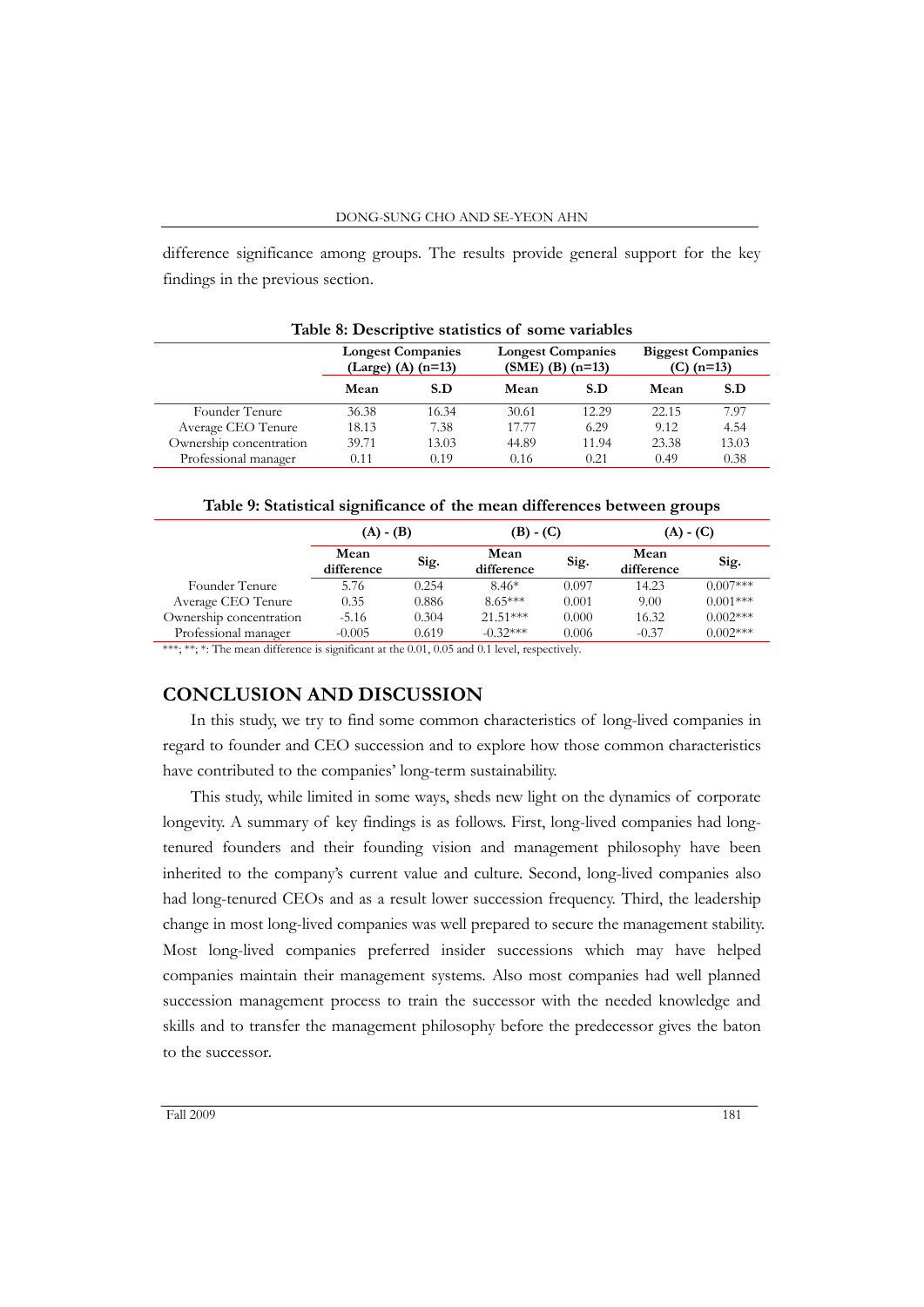Our analysis highlights the significance of the founder"s role in corporative sustainability. The founding vision affects not only the initial stages of organizational life, but also subsequent organizational behavior and performance in most long-lived companies. The significance of initial conditions on corporate evolution has been argued by large pile of strategy scholars (e.g., Mintzberg and Waters 1982). However, there has been little research done on how corporations develop over time and most studies of organizations are cross-sectional (Miller and Friesen 1982). Thus, findings on the influence of founder will certainly help better understand how companies evolve and develop strategies based on their initial conditions. Also, if the actual process of CEO succession helps companies obtain long-term sustainability, well designed succession management process will get more attention as a mean to achieve corporate long-term sustainability which may extend the reach of management succession research.

Given the potential bias in the estimate from nonrandom samples, the results of this study are limited and should be construed as indicative of a need for more research in the future. We are able to assert that we found only an association between certain founder and CEO succession characteristics and corporate long-term sustainability, not a causal relationship. Future research should, for example, explore whether frequent CEO succession and/or outsider succession has caused the death of an established company. Also, the relationship between long average CEO tenure and corporate longevity can be interpreted in both ways. In our analysis, we see the possibility to explain the long average CEO tenure as a company"s policy to have longer-term perspective and as a result, the company was able to achieve more stable long-term performance. However, one can argue that the companies had good performance thus there was little need for the companies to replace the CEOs and as a result the company has longer average CEO tenure. Research on much larger and random samples which include both long-lived and short-lived companies is needed to establish causal direction.

With all limitations, we believe this study provides some building blocks to explain how companies achieve corporate longevity through succession management and how the founder heritages affect the corporate sustainability in the later stage. The limitations of this study serve to provide suggestions for future studies. One need is to compare the characteristics with those shorter-lived companies. A second need is to test the propositions of this research with large scale random samples. A third need is to conduct studies of long-lived companies in other countries. Once the propositions have been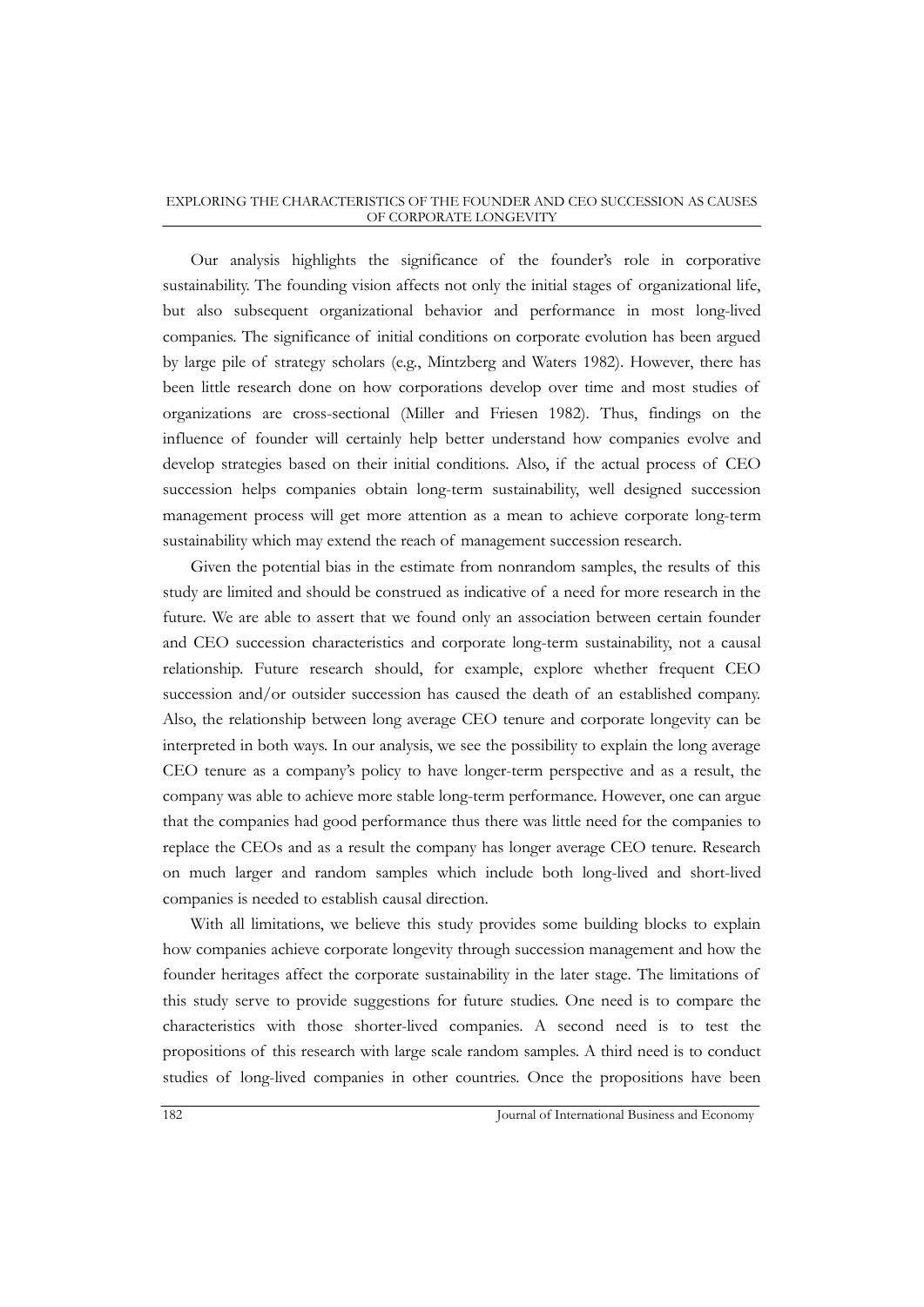tested through various statistical examinations, this study may help guide theory development for investigating corporate longevity mechanism through which companies achieve their long-term sustainability.

## **REFERENCES**

- Alchian, A. A. 1950. Uncertainty, evolution and economic theory. *Journal of Political Economy* 58: 211-222.
- Allen, M. P., S. L. Panian, and R. E. Lotz. 1979. Managerial succession and organizational performance: A recalcitrant problem revisited. *Administrative Science Quarterly* 24: 167- 180.
- Amihud, Y. and B. Lev. 1999. Does corporate ownership structure affect its strategy towards diversification? *Strategic Management Journal* 20: 1063-1069.
- Bansal, P. 2002. The corporate challenges of sustainable development. *Academy of Management Executive* 16 (2): 122-131.
- Barnett, W. P. 1990. The organizational ecology of a technological system. *American Journal of Sociology* 35: 31-60.
- Baron, D. N., W. West, and M. T. Hannan. 1994. A time to grow and a time to die: Growth and mortality of credit unions in New York city, 1914-1990. *American Journal of Sociology* 100: 381-421.
- Bercovitz, J. and W. Mitchell. 2007. When is more better? The impact of business scale and scope on long-term business survival, while controlling for profitability. *Strategic Management Journal* 28: 61-79.
- Bergh, D. D. 2001. Executive retention and acquisition outcomes: A test of opposing views on the influence of organizational tenure. *Journal of Management* 27: 603-622.
- Berle, A. A. and G. C. Means. 1932. The modern corporation and private property. New York: Harcourt, Brace & World.
- Boeker, W. 1989. Strategic change: The effects of founding and history. *Academy of Management Journal* 32: 489-515.
- Boeker, W. 1992. Power and managerial dismissal: Scapegoating at the top. *Administrative Science Quarterly* 37: 400-421.
- Boswell, C. 1973. *The rise and fall of small firms*. London: Allen and Unwin.
- Brown, M. C. 1982. Administrative succession and organizational performance: The succession effect. *Administrative Science Quarterly* 27: 1-16.
- Brüderl, J. and R. Schüssler. 1990. Organizational mortality: The liability of newness and adolescence. *Administrative Science Quarterly* 35: 530-537.
- Burgelman, R. A. and A. S. Grove. 2007. Let chaos reign, then rein in chaos repeatedly: Managing strategic dynamics for corporate longevity. *Strategic Management Journal* 28: 965-979.
- Cannella, A. A. and M. Lubatkin. 1993. Succession as a sociopolitical process: Internal impediments to outsider selection. *Academy of Management Journal* 36: 763-793.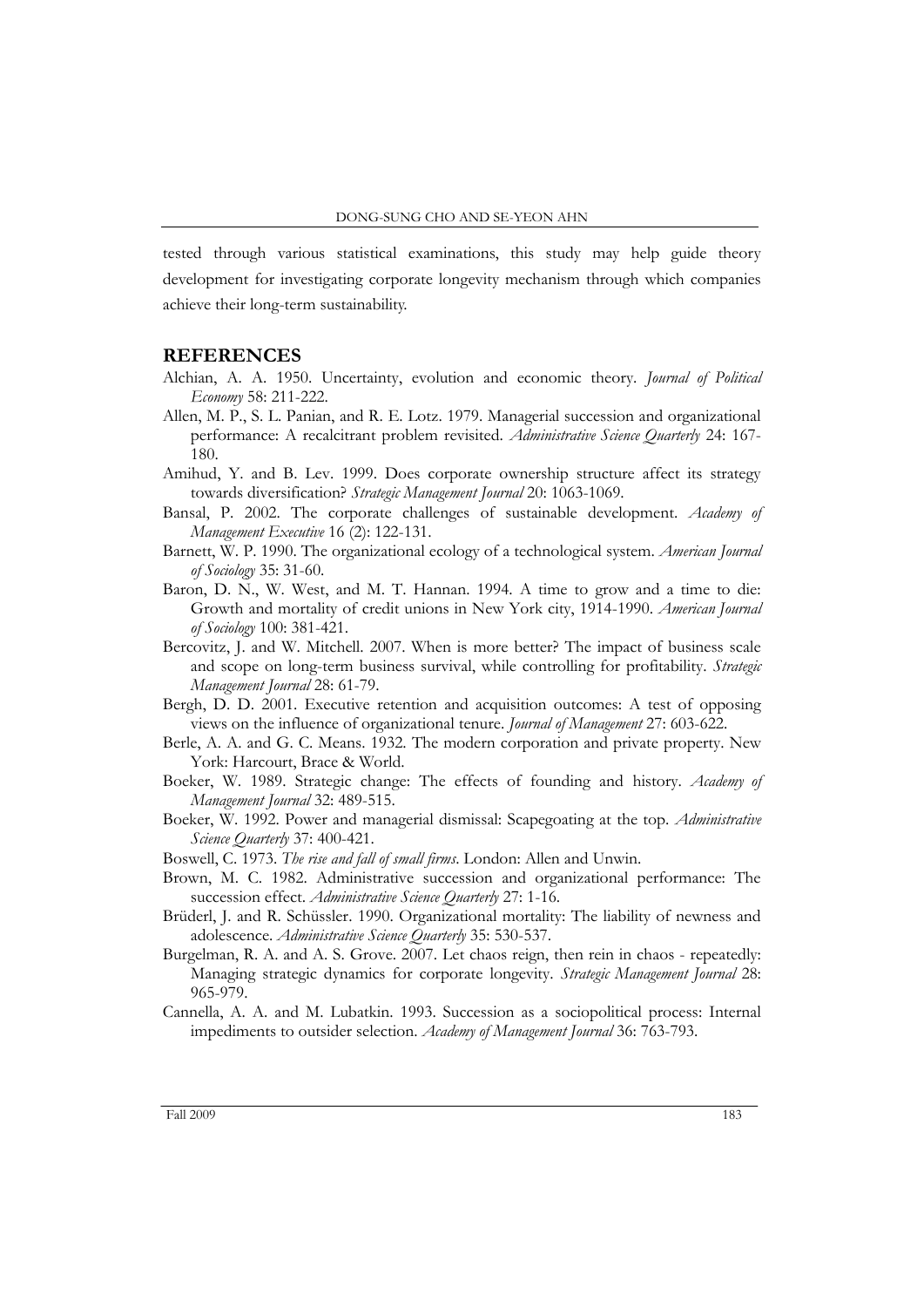- Carroll, G. R. and A. Swaminathan. 1992. The organizational ecology of strategic groups in the American brewing industry from 1975 to 1990. *Industrial and Corporate Change* 1: 65-97.
- Carroll, G. R. and J. R. Harrison. 1994. On the historical efficiency of competition between organizational populations. *American Journal of Sociology* 100 (3): 720-749.
- Child, J. 1974. Managerial and organizational factors associated with company performance. *Journal of Management Studies* 11: 13-27.
- Child, J. 1987. Managerial strategies, new technology, and labor process. In J. M. Pennings and A. Buitendam, editors, *New technology as organizational innovation*. Cambridge, MA: Ballinger.
- Chua, J. H., J. J. Chrisman, and P. Sharma. 1999. Defining the family business by behavior. *Entrepreneurship Theory and Practice* 24: 19-39.
- Chung, H. 2008. Learning from Japanese long-lived companies. *The Korea Bank Research Report*. Seoul: The Bank of Korea.
- Collins J. 1994. *Good to great: Why some companies make the leap... and others don't*. New York: Collins.
- Cooper, A. C. and A. V. Bruno. 1977. Success among high-technology firms. *Business Horizons* 20: 16-22.
- Daily, C. M. and D. R. Dalton. 1992. Financial performance of founder-managed versus professionally managed small corporation. *Journal of Small Business Management* 30: 25- 34.
- Dalton, D. R. and I. F. Kesner. 1983. Inside/outside succession and organizational size: The pragmatics of executive succession. *Academy of Management Journal* 26: 736-742.
- Dalton, D. R. and I. F. Kesner. 1985. Organizational performance as an antecedent of inside/outside chief executive succession: An empirical assessment. *Academy of Management Journal* 28: 749-762.
- Eisenhardt, K. M. 1989. Making fast strategic decisions in high velocity environments. *Academy of Management Journal* 32: 543-576.
- Eisenmann, T. R. 2002. The effects of CEO equity ownership and firm diversification on risk taking. *Strategic Management Journal* 23: 513-534.
- Eitzen, D. S. and N. R. Yetman. 1972. Managerial change, longevity, and organizational effectiveness. *Administrative Science Quarterly* 17: 110-116.
- Elkington, J. 1998. *Cannibals with Forks: The triple bottom line of 21st century business*. Gabriola Island BC, Cananda: New Society Publishers*.*
- Finkelstein, S. and D. C. Hambrick. 1990. Top-Management-Team tenure and organizational outcomes: The moderating role of managerial discretion. *Administrative Science Quarterly* 35: 750-783.
- Finkelstein, S. and D. C. Hambrick. 1996. *Strategic leadership: Top executives and their effects on organizations*. St. Paul, MN: West Publishing.
- Fredrickson, J., D. C. Hambrick, and S. Baumrin. 1988. A model of CEO dismissal. *Academy of Management Review* 13: 255-270.
- Geus, A. 1997. The living company. *Harvard Business Review* 33: 114-135.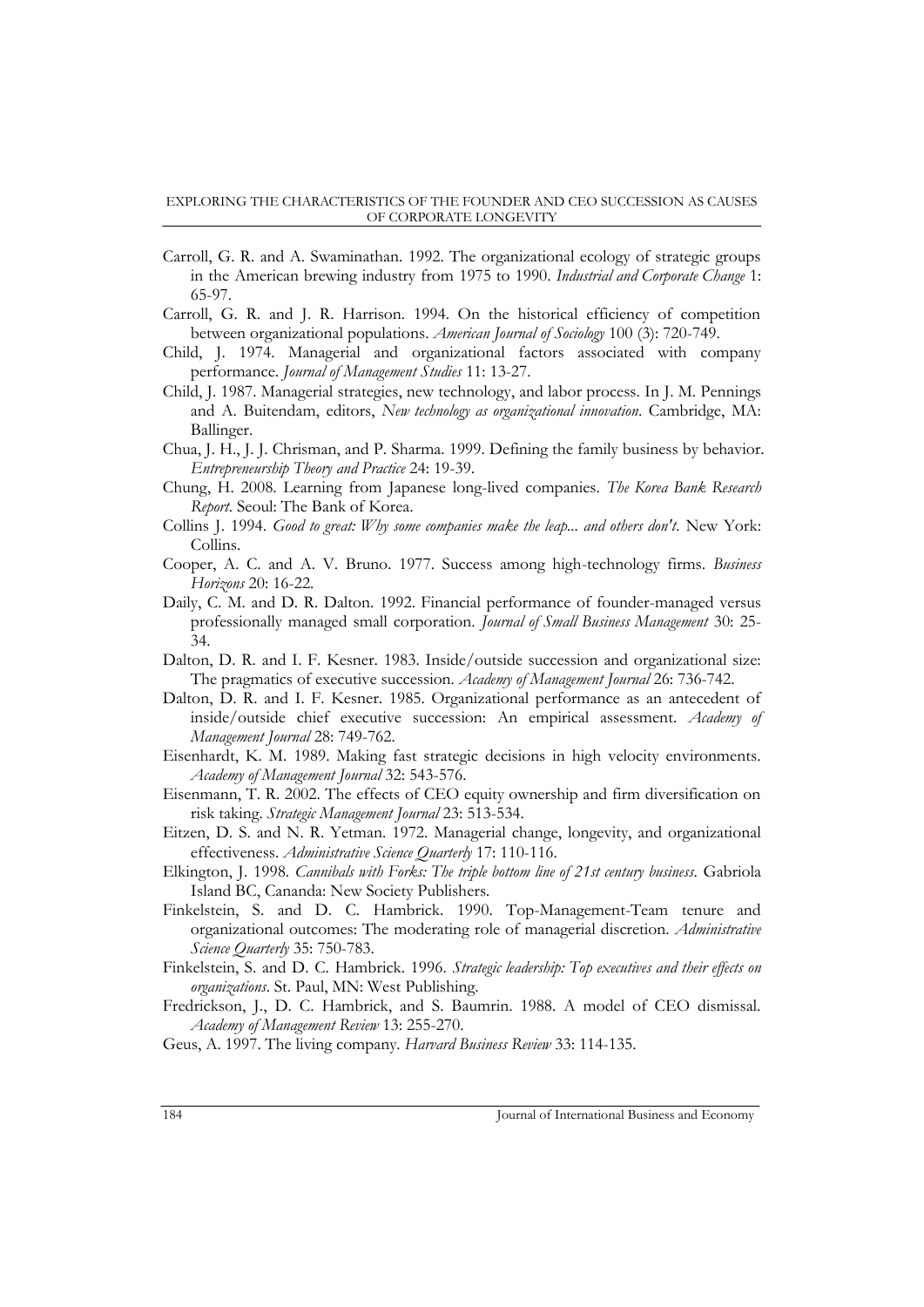- Gimeno, J., T. B. Folta, A. C. Cooper, and C. Y. Woo. 1997. Survival of the fittest? Entrepreneurial human capital and the persistence of underperforming firms. *Administrative Science Quarterly* 42: 750-783.
- Grusky, O. 1963. Managerial succession and organizational effectiveness. *American Journal of Sociology* 69: 21-31.
- Guest, R. 1962. Managerial succession in complex organizations. *American Journal of Sociology* 68: 47-54.
- Hambrick D. C. and G. Fukutomi. 1991. The seasons of a CEO"s tenure. *Academy of Management Review* 16: 719-742.
- Hambrick D. C. and L. M. Crozier, 1985. Stumbles and stars in the management of growth. *Journal of Business Venturing* 2: 31-45.
- Hambrick D. C. and P. Mason. 1984. Upper echelons: The organization as a reflection of its top managers. *Academy of Management Review* 9: 193-206.
- Hambrick D. C., M. A. Geletkanyez, and J. W. Fredrickson. 1993. Top executive commitment to the status quo: Some tests of its determinants. *Strategic Management Journal* 14: 401-418.
- Hambrick, D. C. and R. A. D"Aveni. 1988. Large corporate failures as downward spirals. *Administrative Science Quarterly* 33: 1-23.
- Handler, W. C. 1990. Succession in family firms: A mutual role adjustment between entrepreneur and next-generation family members. *Entrepreneurship Theory and Practice*  (fall): 37-51.
- Hannan, M. T. 1998. Structural inertia and organizational change. *American Sociological Review* 49: 149-164.
- Hannan, M. T. and J. Freeman. 1984. Structural inertia and organizational change. *American Sociological Review* 49: 149-164.
- Harris, D. and C, Helfat. 1997. Specificity of CEO human capital and compensation. *Strategic Management Journal* 18: 895-920.
- Haveman, H. A. and M. V. Khaire. 2004. Survival beyond succession? The contingent impact of founder succession on organizational failure. *Journal of Business Venturing* 19: 434-463.
- Helmich, D. L. 1974. Organizational growth and succession patterns. *Academy of Management Journal* 17: 771-775.
- Helmich, D. L. and W. B. Brown. 1972. Successor type and organizational change in the corporate enterprise. *Administrative Science Quarterly* 17: 371-381.
- Hill, C. W. L. and S. A. Snell. 1989. Effects of ownership structure and control on corporate productivity. *Academy of Management Journal* 32: 25-45.
- James, D. and M. Soref. 1981. Profit constraints on managerial autonomy: Managerial theory and the unmaking of the corporate president. *American Sociological Review* 46: 1- 18.
- Jayaraman, N., A. Khorana., E. Nellinh, and J. Covin. 2000. CEO founder status and firm financial performance. *Strategic Management Journal* 21: 1215-1224.
- Kesner I. F. and D. R. Dalton. 1984. Top management turnover and CEO succession: An investigation of the effects of turnover on performance. *Journal of Management Studies* 31: 701-713.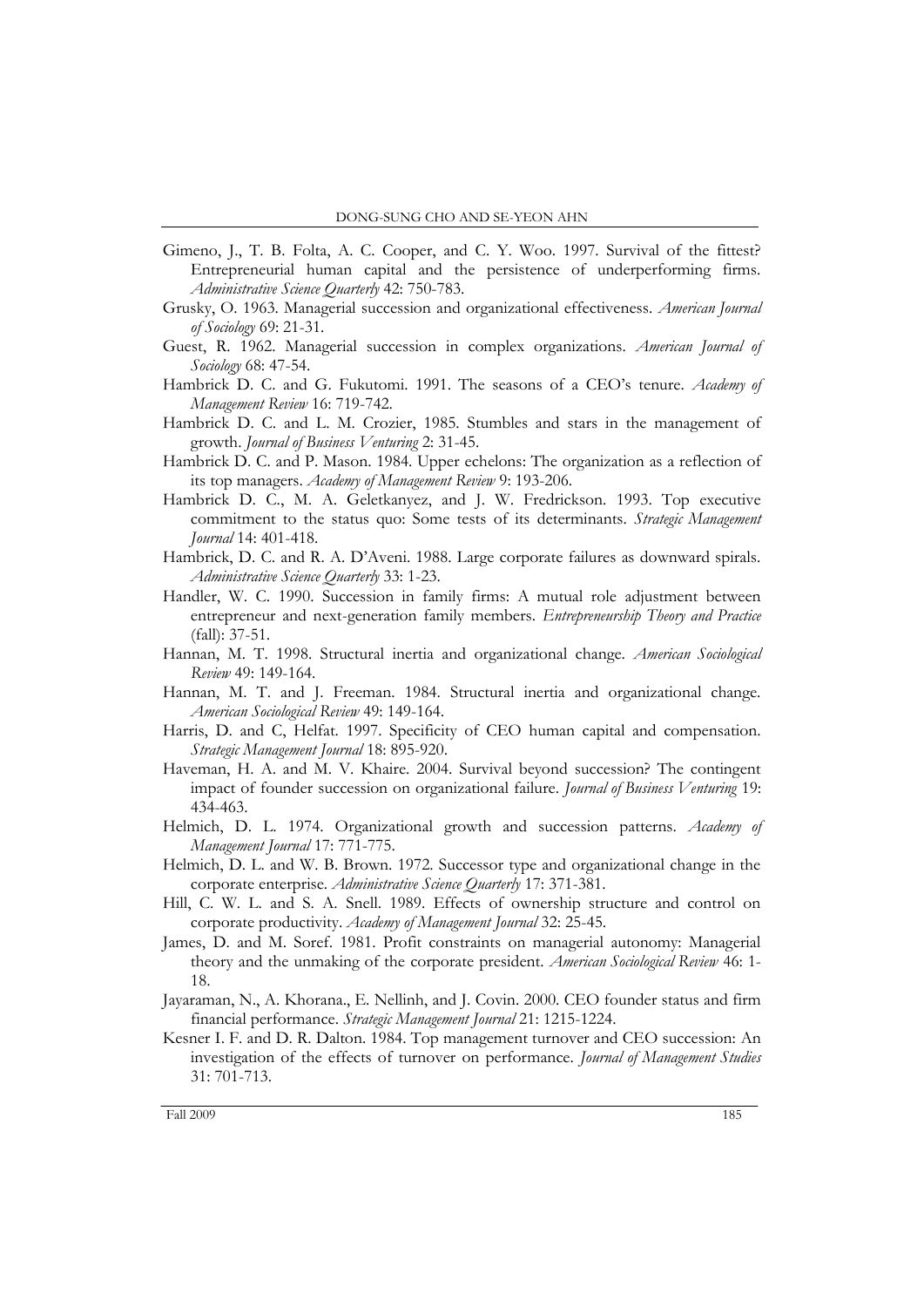- Kesner I. F. and T. C. Sebora. 1994. Executive succession: Past, present and future. *Journal of Management* 20: 327-372.
- Kets de Vries, M. F. R. 1993. The dynamics of family controlled firms: The good and the bad news. *Organizational Dynamics* 21: 59-71.
- Lane, P. J., A. A. Cannella, and M. H. Lubatkin. 1998. Agency problems as antecedents to unrelated mergers and diversification: Amihud and Lev reconsidered. *Strategic Management Journal* 19: 555-578.
- Lank, A. 2001. Determinants of longevity of the family business: The perspective of an academic. *Family Business Network Newsletter* 29: 15-19.
- Le Breton-Miller, I., D. Miller, and L. P. Steier. 2004. Toward and integrative model of effective FOB succession. *Entrepreneurship Theory and Practice* (summer): 305-328.
- Lee, B. 2005. *Going for centuries*. Seoul: Economic Review Weekly.
- Levinthal, D. 1991. Random walks and organizational mortality. *Administrative Science Quarterly* 36: 397-420.
- Levitt B. and J. March. 1988. Organizational learning. *Annual Review of Sociology* 14: 319-340.
- McCarthy, A. M., D. A. Krueger, and T. S. Schoenecker. 1990. Changes in the time allocation patterns of entrepreneurs. *Entrepreneurship Theory and Practice* 15: 7-18.
- Miller D. 1991. Stale in the saddle: CEO tenure and the match between organization and environment. *Management Science* 37: 34-52.
- Miller, D. and J. Toulouse. 1986. Strategy, structure, CEO personality, and performance in small firms. *American Journal of Small Business* 10: 47-62.
- Miller, D. and P. H. Friesen. 1982. Innovation in conservative and entrepreneurial firms: Two models of strategic momentum. *Strategic Management Journal* 3: 1-25.
- Mintzberg, H. and J, Waters. 1982. Tracking strategy in an entrepreneurial firm. *Academy of Management Journal* 25: 465-499.
- Nelson R. R. and S. G. Winter. 1982. *The evolutionary theory of economic change*. Cambridge, MA: Belknap Press.
- O"Hara, W. 2000. *Centuries of success: Lessons from the world's most enduring family businesses*. New York: Adams Media Corporation.
- Ocasio, W. 1994. Political dynamics and the circulation of power: CEO succession in U.S. industrial corporations, 1960-1990. *Administrative Science Quarterly* 39: 285-312.
- Pfeffer, J. and G. R. Salancik. 1978. *The external control of organizations*. New York: Harper and Row.
- Romanelli, E. 1989. Environments and strategies of organization start-up: Effects on early survival. *Administrative Science Quarterly* 34: 369-387.
- Rubenson, G. C. and A. K. Gupta.1992. Replacing the founder: Exploding the myth of the entrepreneur"s disease. *Business Horizons* Nov-Dec: 53-57.
- Sonnenfeld, J. 1986. Heroes in collision: Chief executive retirement and the parade of future leaders. *Human Resource Management* 25: 305-333.
- Stevenson H. H. and J. C. Jarillo. 1990. A paradigm of entrepreneurial management. *Strategic Management Journal* (Summer Special Issue) 11: 17-27.
- Stinchcombe, A. L. 1965. Organizations and social structure. In J.G. March, editor, *Handbook of Organizations*. Chicago: Rand-McNally (142-193).